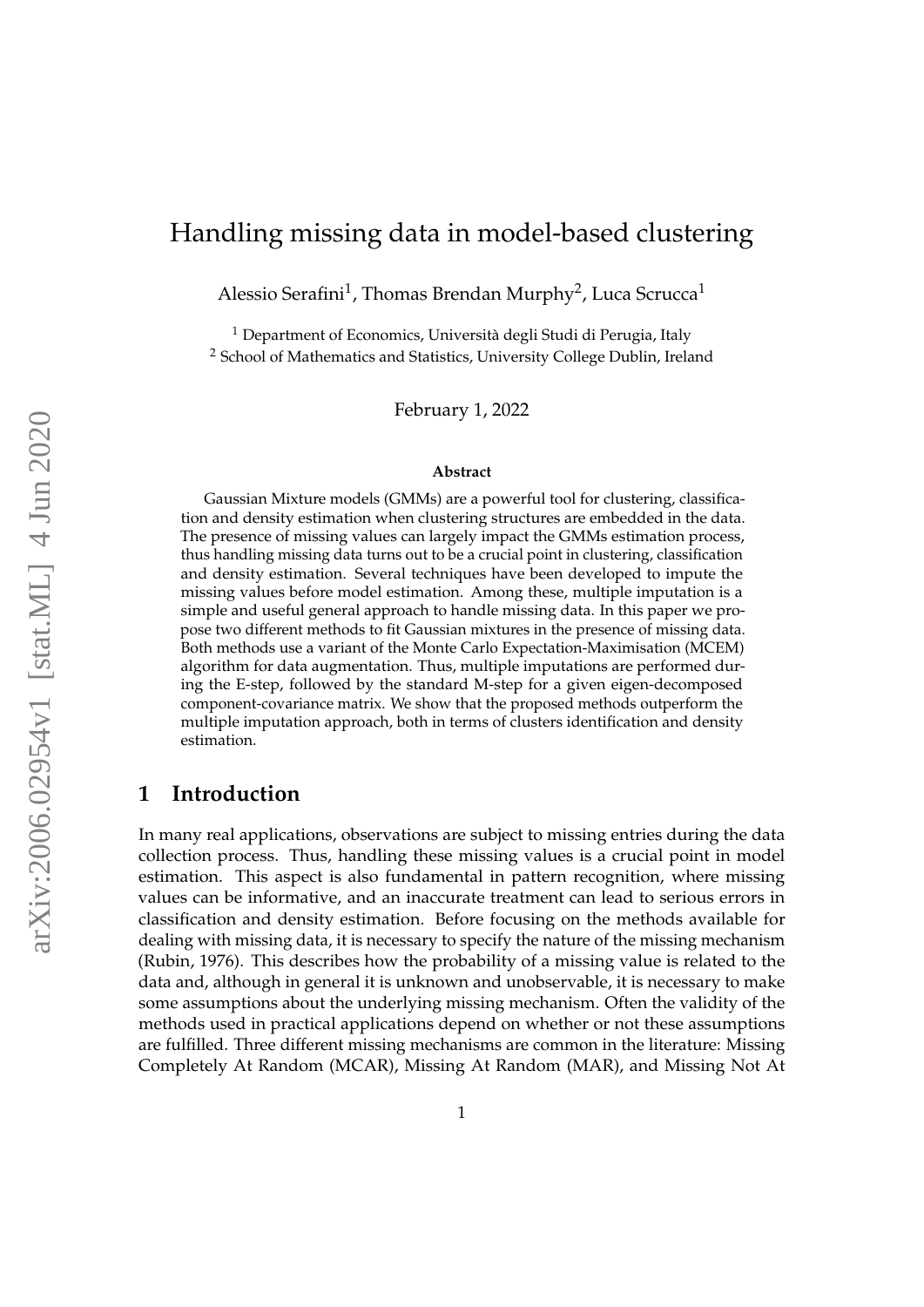Random (MNAR). For the technical details and definitions we refer to [Little and Rubin](#page-24-0) [\(2002\)](#page-24-0). We note, however, that under the MCAR and MAR assumptions the missing mechanism is considered to be ignorable, i.e. model parameters are not affected by the distribution of the missing data.

Different approaches for dealing with missing values can be found in the literature. In the listwise/casewise deletion approach observations with missing entries are removed, and models are estimated using only the full set of observed data [\(Little and Rubin,](#page-24-0) [2002,](#page-24-0) Chap. 3). This approach is simple and fast to implement, but the estimates may be biased due to the loss of information caused by the removal of part of the data. Another popular approach is to impute the missing observations, that is somehow fill in the missing data with a single value or a set of values. Single imputation methods are the mean imputation, which fill the missing values with the mean or the conditional mean [\(Wilks,](#page-25-1) [1932\)](#page-25-1), the regression imputation [\(Buck,](#page-23-0) [1960\)](#page-23-0), which replaces missing values with predicted scores from a regression model, and its stochastic version [\(Little](#page-24-0) [and Rubin,](#page-24-0) [2002,](#page-24-0) Sec. 4.3), the hot-deck imputation [\(Ford,](#page-24-1) [1983\)](#page-24-1), which is a collection of techniques that impute the missing values with scores from similar observations. Multiple imputation refers to a set of procedures that fill the missing values with different plausible values, thus generating different complete datasets. Then, each complete dataset is analysed and the results are combined to reflect the uncertainty due to the presence of missing values [\(Rubin,](#page-25-2) [1987;](#page-25-2) [Schafer,](#page-25-3) [1997\)](#page-25-3). Finally, model-based procedures assume a specific distribution for the observed data and draw inference on parameters based on the likelihood. A popular method for Maximum-Likelihood in missing-data problems is the Expectation-Maximisation (EM) algorithm [\(Dempster et al.,](#page-24-2) [1977\)](#page-24-2).

Gaussian Mixture Models (GMMs) are a powerful tool for density estimation, clustering, and classification [\(Fraley and Raftery,](#page-24-3) [2002;](#page-24-3) [McLachlan and Peel,](#page-24-4) [2000\)](#page-24-4). Parsimonious parametrisation of covariance matrices allows for a flexible class of models, each with its distinctive characteristics [\(Banfield and Raftery,](#page-23-1) [1993;](#page-23-1) [Celeux and Govaert,](#page-24-5) [1995\)](#page-24-5). However, the resulting log-likelihood is difficult to maximise directly, even numerically (see McLachlan and Peel, 2000, Sect. 2.8.1), so GMMs are usually fitted by reformulating the mixture problem as an incomplete-data problem within the EM framework. Since the missing observations may contain important information about the clustering structure of the data, [Ghahramani and Jordan](#page-24-6) [\(1995\)](#page-24-6) extended the EM algorithm for GMMs with missing values. They derived a closed-form solution for the M-step, but only in the unconstrained case, that is for full within-cluster covariance matrices. However, no solutions are available for the parsimonious parametrisations of covariance matrices mentioned above.

In this paper we extend the work of [Ghahramani and Jordan](#page-24-6) [\(1995\)](#page-24-6) by considering all the parsimonious covariance structures proposed in [Banfield and Raftery](#page-23-1) [\(1993\)](#page-23-1) and [Celeux and Govaert](#page-24-5) [\(1995\)](#page-24-5). In our proposal, we use a modified E-step based on augmented data, followed by maximisation of the complete-data log-likelihood using the standard M-step for GMMs. To this goal, we have developed two model-based approaches to handle missing data in GMMs. Assuming that the data are distributed as multivariate Gaussian within each cluster, Monte Carlo sampling allows to approximate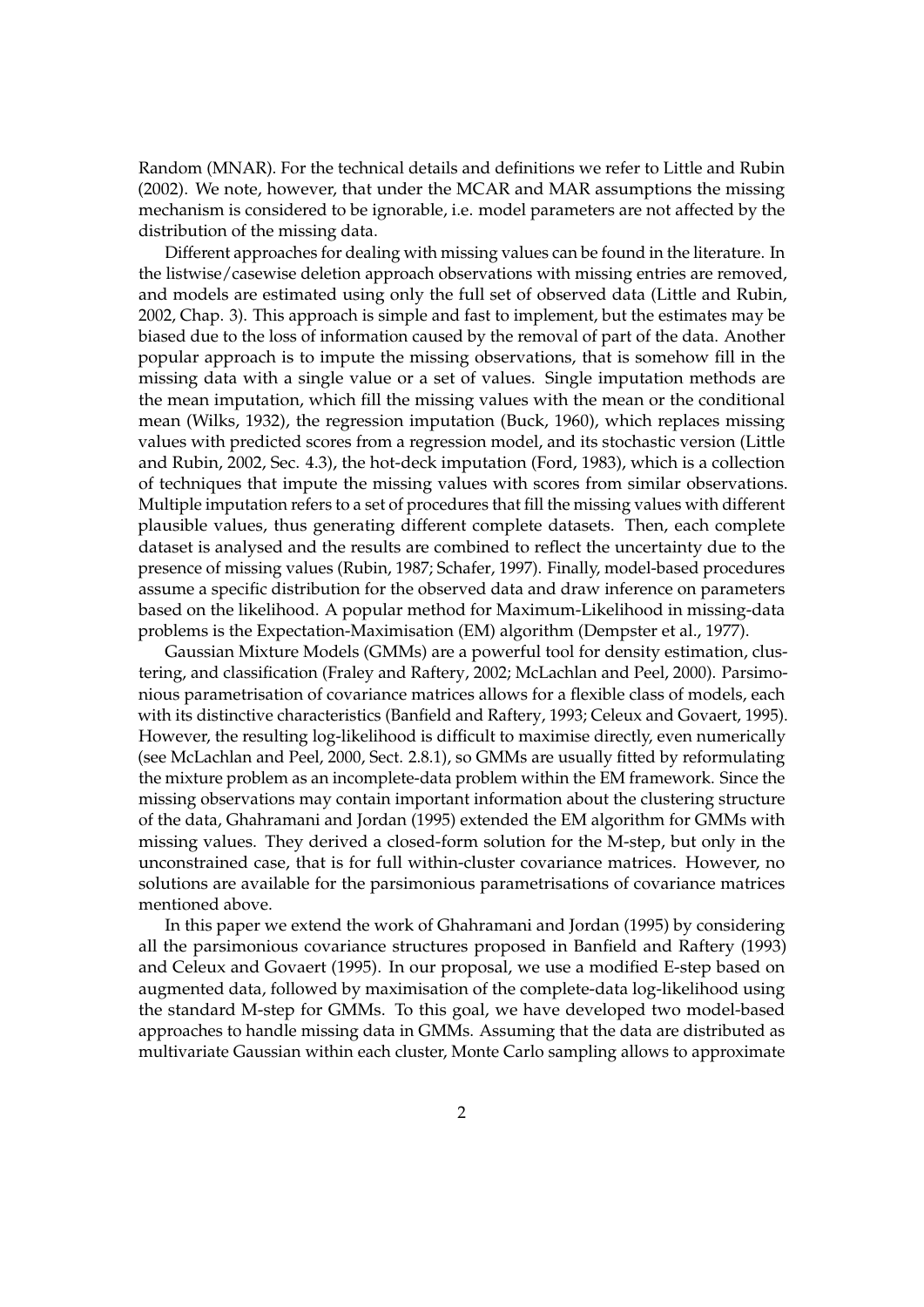the E-step using an augmented dataset with filled missing values. The complete-data log-likelihood of the augmented dataset can then be maximised using standard formulas for GMMs. The main advantage of this approach is that only the E-step is modified, whereas the M-step for each parsimonious parametrisation of the covariance matrices is not affected.

The paper is organised as follows. Section 2 contains a brief description of Gaussian mixtures and the standard EM algorithm. Section 3 introduces two approaches for handling missing data in Gaussian mixture models, with details on the corresponding Monte Carlo EM algorithms presented in Section 4. In Section 5 the performance of the proposed algorithms are evaluated on both simulated and real datasets in terms of both clustering and density estimation. The final section provides some concluding remarks.

# **2 Background**

#### <span id="page-2-0"></span>**2.1 Gaussian Mixture Models**

Gaussian Mixture Models (GMMs) are a popular parametric model for cluster analysis and density estimation. This class of models has been widely used for different problems in several fields for its flexibility and interpretability. Extensive reviews of mixture models can be found in [McLachlan and Peel](#page-24-4) [\(2000\)](#page-24-4) and in [Fraley and Raftery](#page-24-3) [\(2002\)](#page-24-3) for the applications of GMMs to cluster analysis, discriminant analysis, and density estimation.

Let  $\bm{x}=(\bm{x}_1,\bm{x}_2,\dots,\bm{x}_N)$  be a random sample of  $N$  observations with  $\bm{x}_i\in\mathbb{R}^d.$  The observed data are assumed to arise from a Gaussian mixture distribution if the density can be written as a convex combination of multivariate Gaussian distributions such that:

$$
f(\boldsymbol{x}_i;\boldsymbol{\theta})=\sum_{g=1}^G\pi_g\boldsymbol{\phi}(\boldsymbol{x}_i;\boldsymbol{\mu}_g,\boldsymbol{\Sigma}_g),
$$

where  $G$  is the number of mixture components,  $\phi(x_i|\boldsymbol{\mu}_g, \boldsymbol{\Sigma}_g)$  is the underlying density function of the *g*th component, a multivariate Gaussian distribution with mean  $\mu_{g}$ and covariance matrix  $\Sigma_g$ ,  $(\pi_1, \pi_2, ..., \pi_G)$  are the mixing weights, such that  $\pi_g > 0$ and  $\sum_{g=1}^G\pi_g=1$ , and  $\bm{\theta}=\{\pi_1,\ldots,\pi_{G-1},\bm{\mu}_1,\ldots,\bm{\mu}_g$ ,  $\bm{\Sigma}_1,\ldots,\bm{\Sigma}_g\}$  is the set of unknown parameters of the mixture model.

The Gaussian assumption implies ellipsoidal clusters, each centred at the mean vector µ*<sup>g</sup>* and with covariance matrices **Σ***g*. The latter control the geometrical features of the ellipsoids, such as the orientation, the volume and the shape. Parsimonious parameterisation of covariance matrices for GMMs can be achieved through the eigendecomposition  $\bm{\Sigma}_g=\lambda_g\bm{D}_g\bm{A}_g\bm{D}_g^\top$ , where  $\lambda_g$  is a scalar controlling the volume,  $\bm{A}_g$  is a diagonal matrix controlling the shape, and  $D_g$  is an orthogonal matrix controlling the orientation of the ellipsoids. This parameterisation generates a broad class of models with specific geometric properties [\(Banfield and Raftery,](#page-23-1) [1993;](#page-23-1) [Celeux and Govaert,](#page-24-5) [1995\)](#page-24-5).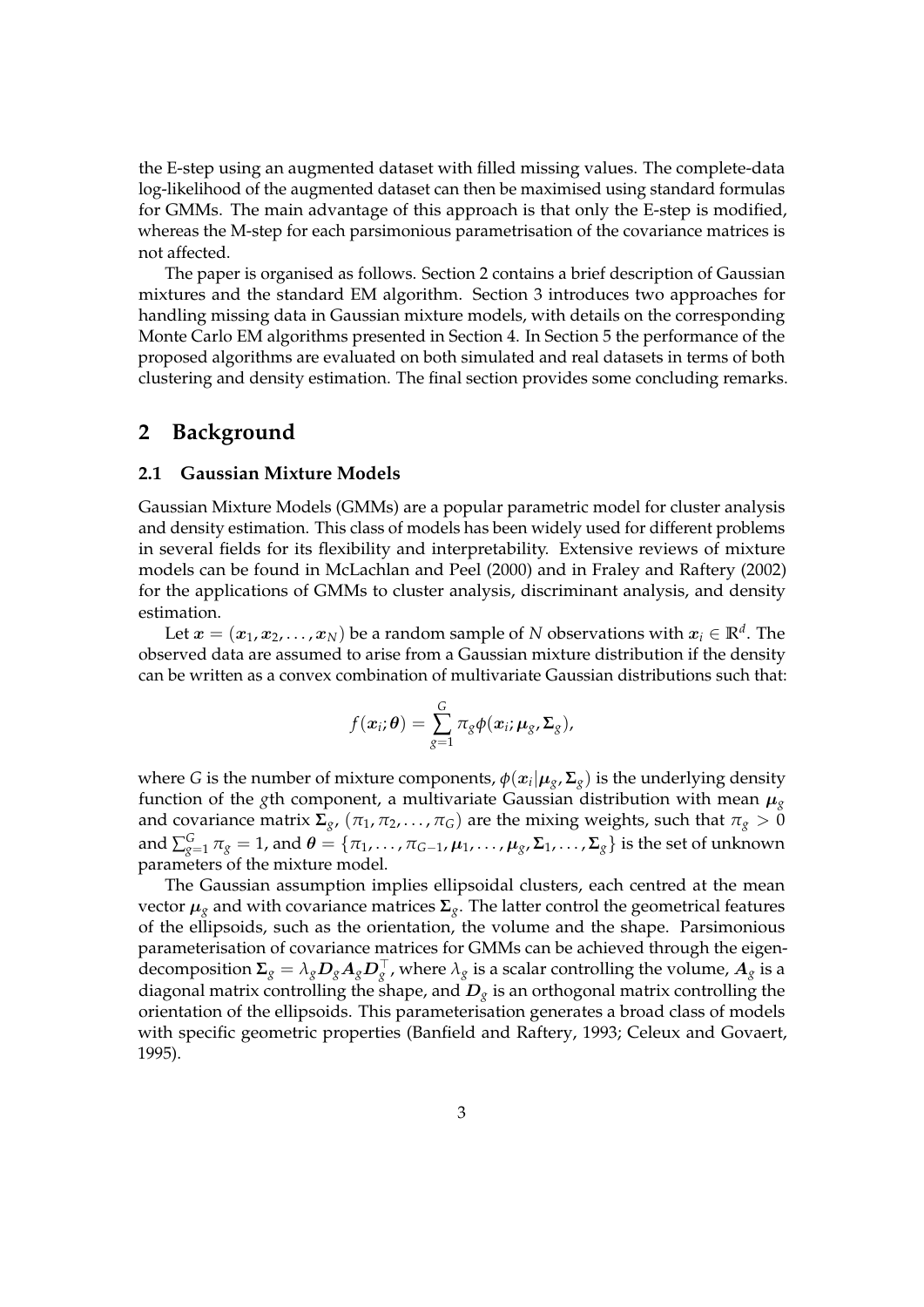Maximum likelihood estimation of the unknown parameters of a mixture model can in principle be obtained by maximising the log-likelihood:

$$
\ell(\boldsymbol{\theta}) = \sum_{i=1}^N \log \sum_{g=1}^G \pi_g \phi(\boldsymbol{x}_i; \boldsymbol{\mu}_g, \boldsymbol{\Sigma}_g).
$$

However, the objective function above is hard to maximise directly, even numerically (see [McLachlan and Peel,](#page-24-4) [2000,](#page-24-4) Sect. 2.8.1). Consequently, the standard algorithm employed for parameters estimation in mixture models is the Expectation-Maximisation (EM) algorithm, which is briefly reviewed in the following subsection.

#### **2.2 EM algorithm for mixture models**

[Dempster et al.](#page-24-2) [\(1977\)](#page-24-2) introduced an iterative procedure to estimate the parameters of a mixture model by maximising the log-likelihood by alternating two different steps. The Expectation step (E-step) computes the expected value of complete-data log-likelihood, and the Maximisation step (M-step) maximises the expected value previously computed with respect to the parameters of the mixture model. The algorithm guarantees a nondecreasing log-likelihood and, under fairly general conditions, it converges to at least a local maximum [\(McLachlan and Krishnan,](#page-24-7) [2008\)](#page-24-7).

Suppose there exists an unobservable process  $z = (z_1, \ldots, z_N)$ , where each  $z_i =$  $(z_{i1}, \ldots, z_{iG})^{\top}$  is a latent variable specifying the component-label, i.e.  $z_{ig} = 1$  if the *i*-th observation belongs to component *g* and 0 otherwise.

Let  $f(x, z | \theta)$  be the joint density of the complete-data vector, formed by the observed variable  $x$  and the latent variable  $z$ . Then, the complete-data log-likelihood can be written as

<span id="page-3-0"></span>
$$
\ell_c(\boldsymbol{\theta}) = \sum_{i=1}^N \log\{f(\boldsymbol{z}_i;\boldsymbol{\theta})f(\boldsymbol{x}_i|\boldsymbol{z}_i;\boldsymbol{\theta})\}.
$$
 (1)

The E-step computes the expected value of the complete-data log-likelihood in [\(1\)](#page-3-0) with respect to the latent variable and using the current fit for  $\theta$ , the so-called Q-function:

<span id="page-3-1"></span>
$$
Q(\boldsymbol{\theta}|\boldsymbol{\theta}^t) = \mathbb{E}[\ell_c(\boldsymbol{\theta})] = \mathbb{E}\left[\sum_{i=1}^N \log f(z_i;\boldsymbol{\theta}) f(x_i|z_i;\boldsymbol{\theta})\right].
$$
 (2)

The M-step updates the estimate of  $\theta$  by maximising the Q-function in [\(2\)](#page-3-1), such that:

$$
\boldsymbol{\theta}^{t+1} = \argmax_{\boldsymbol{\theta}} Q(\boldsymbol{\theta}|\boldsymbol{\theta}^t).
$$

In the GMMs case, the complete-data log-likelihood is

<span id="page-3-2"></span>
$$
\ell_c(\boldsymbol{\theta}) = \sum_{i=1}^N \sum_{g=1}^G z_{ig} \{ \log \pi_g + \log \phi(\boldsymbol{x}_i; \boldsymbol{\mu}_g, \boldsymbol{\Sigma}_g) \}.
$$
 (3)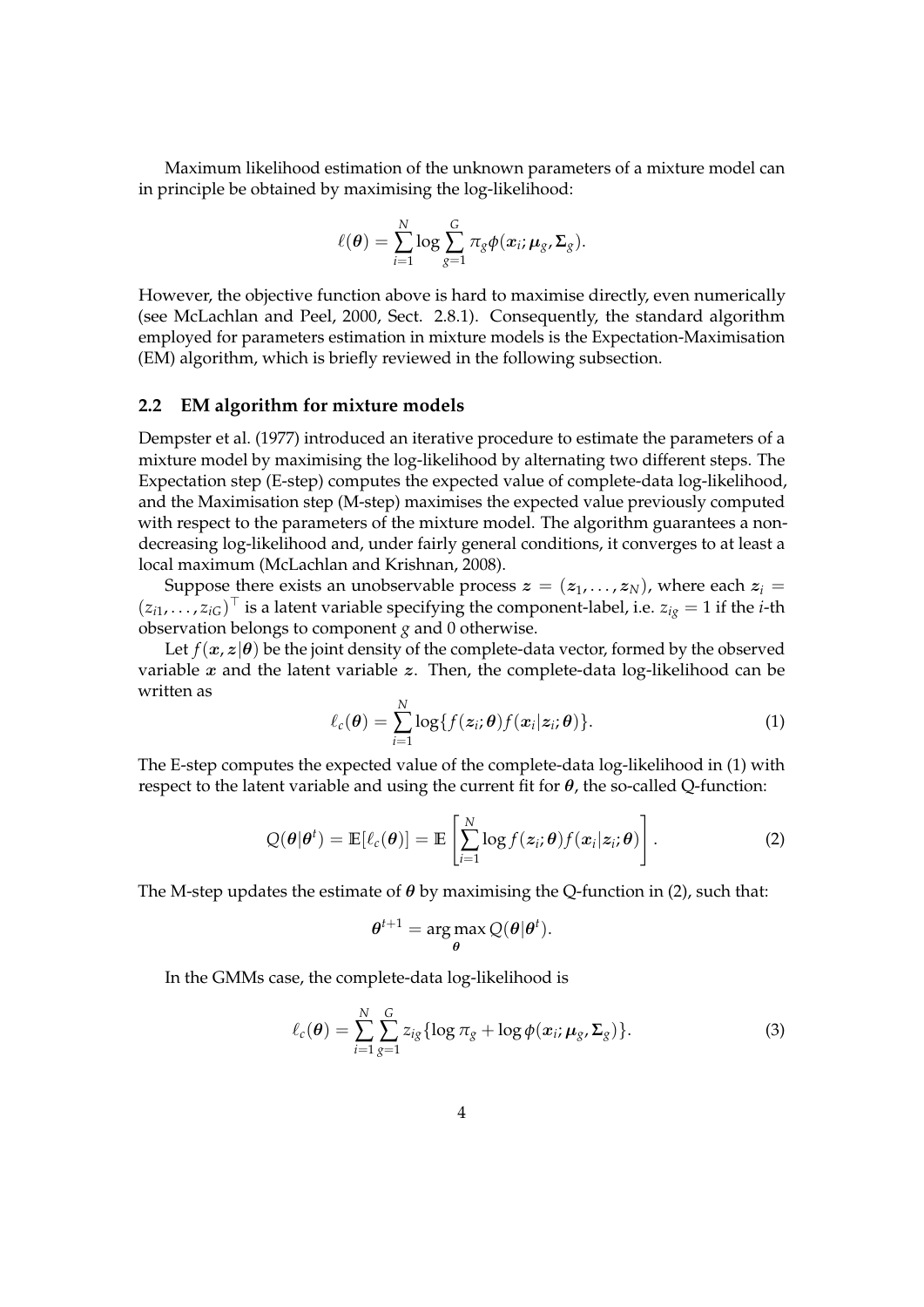At iteration *t* of the EM algorithm, the Q-function is

$$
Q(\boldsymbol{\theta}|\boldsymbol{\theta}^{t}) = \sum_{i=1}^{N} \sum_{g=1}^{G} \mathbb{E}\left[z_{ig} \{\log \pi_g^t + \log \phi(\boldsymbol{x}_i; \boldsymbol{\mu}_g^t, \boldsymbol{\Sigma}_g^t)\}\right],
$$

so the E-step computes the expected value of  $z_{ig}$  as

$$
\hat{z}_{ig}^t = \mathbb{E}[z_{ig}|\mathbf{x}_i] = \frac{\pi_g^{t-1}\phi(\mathbf{x}_i;\boldsymbol{\mu}_g^{t-1},\boldsymbol{\Sigma}_g^{t-1})}{\sum_{k=1}^G \pi_k^{t-1}\phi(\mathbf{x}_i;\boldsymbol{\mu}_k^{t-1},\boldsymbol{\Sigma}_k^{t-1})}.
$$

The parameters of the mixture components are updated in the M-step by maximising

$$
Q(\boldsymbol{\theta}|\boldsymbol{\theta}^{t}) = \sum_{i=1}^{N} \sum_{g=1}^{G} \hat{z}_{ig}^{t} \{ \log \pi_{g} + \log \phi(\boldsymbol{x}_{i}; \boldsymbol{\mu}_{g}, \boldsymbol{\Sigma}_{g}) \},
$$

with respect to the parameters  $(\pi_g, \mu_g, \Sigma_g)$  for  $g = 1, \ldots, G$ . The procedure is repeated until convergence, and the estimated parameters  $(\hat{\pi}_g, \hat{\mu}_g, \hat{\Sigma}_g)$  for  $g = 1, \ldots, G$  are returned. [Celeux and Govaert](#page-24-5) [\(1995\)](#page-24-5) provide details of the M-step for different covariance parameterisations, some of which have closed-form solutions, while others required numerical procedures.

## **3 Missing data in Gaussian mixture models**

### **3.1 Preliminaries**

Using the previous notation, the single observation  $x_i$  is partitioned as  $x_i = [x_i^{(o)}]$  $\boldsymbol{x}_i^{(o)}$  ,  $\boldsymbol{x}_i^{(m)}$  $\binom{m}{i}$ <sup>T</sup>, where  $x_i^{(o)}$  $i^{(o)}_i$  is the observed part, and  $\boldsymbol{x}^{(m)}_i$  $i^{(m)}$  is the missing part of the data vector. Note that, because the missing pattern for each observation could be different, the subscript *i* should be included on the superscripts (*o*) and (*m*), but for ease of presentation and reading we avoid that notation. If the vector  $x_i$  is assumed to be Gaussian, that is  $[\pmb{x}^{(o)}_i$  $\left( \begin{smallmatrix} o\ i \end{smallmatrix} \right)$  ,  $\boldsymbol{x}_{i}^{(m)}$  $[\boldsymbol{\mu}^{(m)}]^\top \sim \mathcal{N}(\boldsymbol{\mu}, \boldsymbol{\Sigma})$ , with

$$
\mu=\begin{bmatrix} \mu_o \\ \mu_m \end{bmatrix},
$$

and

$$
\Sigma = \begin{bmatrix} \Sigma_{oo} & \Sigma_{om} \\ \Sigma_{mo} & \Sigma_{mm} \end{bmatrix},
$$

where **Σ***mo* = **Σ** > *om*, then, by the conditional property of the Gaussian distribution, we may write the conditional distribution of the missing part given the observed part of the data as

$$
\boldsymbol{x}_i^{(m)}|\boldsymbol{x}_i^{(o)} \sim \mathcal{N}(\boldsymbol{\mu}^{(m)},\boldsymbol{\Sigma}^{(m)}),
$$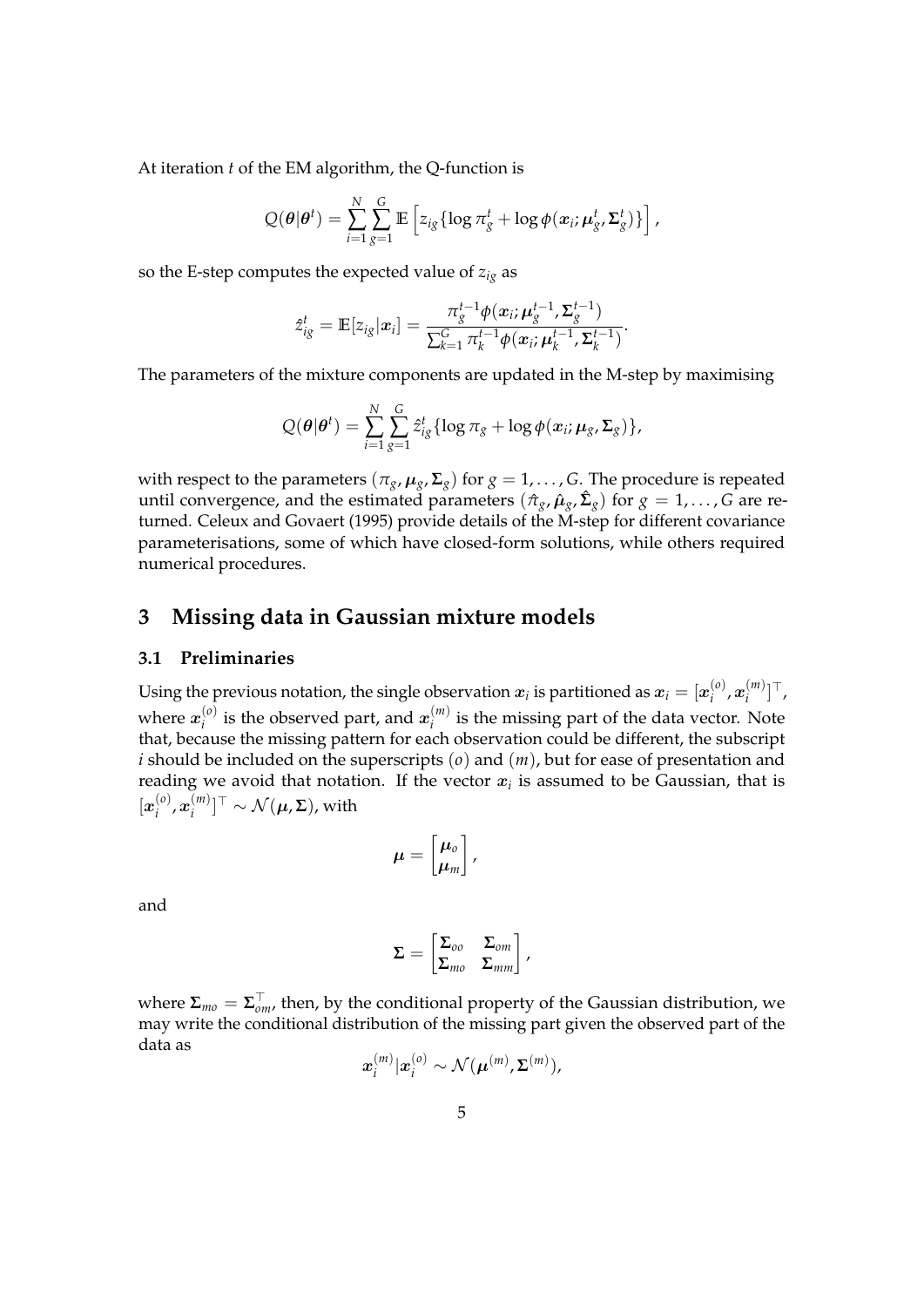with

$$
\boldsymbol{\mu}^{(m)} = \boldsymbol{\mu}_m + \boldsymbol{\Sigma}_{mo} \boldsymbol{\Sigma}_{oo}^{-1} (\boldsymbol{x}_i^{(o)} - \boldsymbol{\mu}_o),
$$

and

$$
\mathbf{\Sigma}^{(m)}=\mathbf{\Sigma}_{mm}-\mathbf{\Sigma}_{mo}\mathbf{\Sigma}_{oo}^{-1}\mathbf{\Sigma}_{om}.
$$

Thus, the conditional distribution of the missing part given the observed part follows a  ${\rm multivariate}$  Gaussian distribution, with  ${\mathbb E}[{\bm x}^{(m)}|{\bm x}^{(o)}] = {\bm \mu}^{(m)}$  and  ${\mathbb V}[{\bm x}^{(m)}|{\bm x}^{(o)}] = \mathsf{\Sigma}^{(m)}.$ 

In the GMMs context, the underlying density function of each component is assumed to be a multivariate Gaussian distribution, that is  $x_i|(z_{ig}=1)\sim\mathcal{N}(\pmb{\mu}_g,\pmb{\Sigma}_g).$  In the presence of missing values, we may write:

$$
\begin{bmatrix} x_i^{(o)} \\ x_i^{(m)} \end{bmatrix} \bigg| (z_{ig} = 1) \sim \mathcal{N} \left( \begin{bmatrix} \mu_{o,g} \\ \mu_{m,g} \end{bmatrix}, \begin{bmatrix} \Sigma_{oo,g} & \Sigma_{om,g} \\ \Sigma_{mo,g} & \Sigma_{mm,g} \end{bmatrix} \right),
$$

then

$$
\boldsymbol{x}_i^{(o)}|(z_{ig}=1) \sim \mathcal{N}\left(\boldsymbol{\mu}_g^{(o)}, \boldsymbol{\Sigma}_g^{(o)}\right)
$$

 ${\mathbf w}$ ith  ${\boldsymbol \mu}^{(o)}_g = {\boldsymbol \mu}_{o,g}$ ,  ${\boldsymbol \Sigma}^{(o)}_g = {\boldsymbol \Sigma}_{oo,g}$ , and

$$
\boldsymbol{x}_i^{(m)}|(\boldsymbol{x}_i^{(o)}, z_{ig}=1) \sim \mathcal{N}\left(\boldsymbol{\mu}_{g}^{(m)}, \boldsymbol{\Sigma}_{g}^{(m)}\right),
$$

with

$$
\boldsymbol{\mu}_{g}^{(m)} = \boldsymbol{\mu}_{m,g} + \boldsymbol{\Sigma}_{mo,g} \boldsymbol{\Sigma}_{oo,g}^{-1} (\boldsymbol{x}_i^{(o)} - \boldsymbol{\mu}_{o,g}),
$$

and

$$
\Sigma_{g}^{(m)}=\Sigma_{mm,g}-\Sigma_{mo,g}\Sigma_{oo,g}^{-1}\Sigma_{om,g}.
$$

Furthermore, by the conditional property of the Gaussian distribution, the joint distribution of the observed part and the missing part given the group membership can be factorised as the product of two Gaussian distributions:

$$
\phi_g(\mathbf{x}_i^{(o)}, \mathbf{x}_i^{(m)}; \theta_g) = \phi(\mathbf{x}_i^{(o)}; \mu_g^{(o)}, \Sigma_g^{(o)})\phi(\mathbf{x}_i^{(m)}|\mathbf{x}_i^{(o)}; \mu_g^{(m)}, \Sigma_g^{(m)}).
$$

[Ghahramani and Jordan](#page-24-6) [\(1995\)](#page-24-6) proposed an extension of the standard EM algorithm to deal with missing values (see also [Hunt and Jorgensen,](#page-24-8) [2003\)](#page-24-8). The complete-data log-likelihood in this case can be written as

$$
\ell_c(\boldsymbol{\theta}) = \sum_{i=1}^N \sum_{g=1}^G z_{ig} \left\{ \log \pi_g + \log \phi(\boldsymbol{x}_i^{(o)}; \boldsymbol{\mu}_g^{(o)}, \boldsymbol{\Sigma}_g^{(o)}) + \log \phi(\boldsymbol{x}_i^{(m)} | \boldsymbol{x}_i^{(o)}; \boldsymbol{\mu}_g^{(m)}, \boldsymbol{\Sigma}_g^{(m)}) \right\}.
$$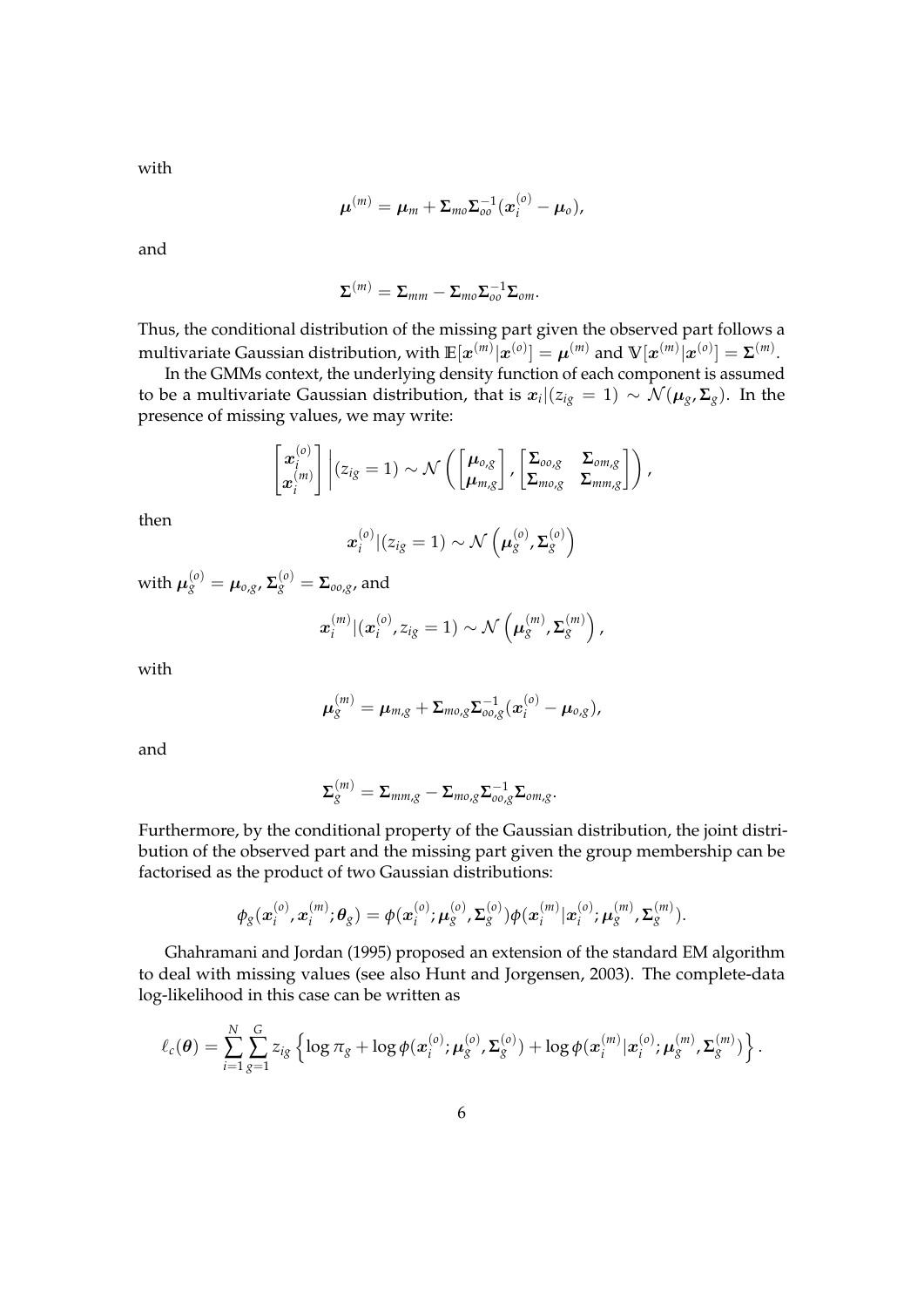Thus, the conditional expectation in the E-step takes the following form:

<span id="page-6-0"></span>
$$
Q(\theta|\theta^{t}) = \sum_{i=1}^{N} \sum_{g=1}^{G} \mathbb{E} \left[ z_{ig} \left\{ \log \pi_{g} + \log \left( z_{ig}^{(o)} \right) \mu_{g}^{(o)}, \mathbf{\Sigma}_{g}^{(o)} \right\} + \log \phi(x_{i}^{(m)} | \mathbf{x}_{i}^{(o)}; \mu_{g}^{(m)}, \mathbf{\Sigma}_{g}^{(m)}) \right\} \bigg| \mathbf{x}_{i}^{(o)} \bigg]. \tag{4}
$$

In this case there are two sources of missingness, one related to the unknown classification, and one connected with the missing part of the data. Therefore, additional expectations must be introduced to solve the E-step. By solving these expectations, it is possible to obtain a closed-form expression for the M-step under the assumption of unconstrained within-component covariance matrices [\(Ghahramani and Jordan,](#page-24-6) [1995;](#page-24-6) [Hunt and Jorgensen,](#page-24-8) [2003;](#page-24-8) [Eirola et al.,](#page-24-9) [2014\)](#page-24-9). However, the flexible parameterisations of the covariance matrices described in Section [2.1](#page-2-0) have not been taken into account. For this reason, we aim at proposing methods to solve the *Q*-function in [\(4\)](#page-6-0) for the general family of parsimonious GMMs.

#### **3.2 Proposed methods**

In this paper we propose two versions of a Missing Monte Carlo EM (MMCEM) approach. Both versions are based on the idea of using a Monte Carlo EM algorithm (MCEM; [Wei](#page-25-4) [and Tanner,](#page-25-4) [1990\)](#page-25-4) to approximate the expected values required in the E-step.

Starting from equation [\(4\)](#page-6-0), the first idea is to directly use MC approximations to solve the additional expectations generated from the presence of missing values. The expected complete-data log-likelihood can be approximated as follows:

<span id="page-6-1"></span>
$$
Q(\theta|\theta^{t}) \approx \frac{1}{S} \sum_{s=1}^{S} \sum_{i=1}^{N} \sum_{g=1}^{G} \hat{z}_{ig,s} \left\{ \log \pi_{g} + \log \phi(\mathbf{x}_{i}^{(o)}, \mathbf{y}_{g}^{(o)}, \mathbf{\Sigma}_{g}^{(o)}) + \log \phi(\hat{\mathbf{x}}_{i,s}^{(m)} | \mathbf{x}_{i}^{(o)}, \mathbf{\mu}_{g}^{(m)}, \mathbf{\Sigma}_{g}^{(m)}) \right\}, \quad (5)
$$

where *S* is the MC sample size,  $\hat{z}_{ig,s}$  is the simulated indicator variable, and  $\hat{x}_{i,s}^{(m)}$  $\binom{m}{i,s}$  is the imputed value. Comparing equation [\(3\)](#page-3-2) and equation [\(5\)](#page-6-1), it is clear that the latter is the complete-data log-likelihood of a GMM for the augmented dataset with dimension  $(NS \times d)$ .

Drawing *S* indicator variables  $\hat{z}_{ig,s}$  for each observation *i* from the conditional distribution  $z_{ig}|\boldsymbol{x}^{(o)}_i$ *i* , the missing part is imputed *S* times using the conditional distribution  $\boldsymbol{x}^{(m)}_{i}$  $\binom{m}{i} |(\boldsymbol{x}^{(o)}_i)$  $\hat{z}^{(0)}$ ,  $\hat{z}_{ig,s}$ ), i.e. conditional on the simulated group membership  $z_{ig,s}$  and on the observed part  $x_i^{(o)}$  $\hat{x}^{(o)}_{i}$ , to obtain  $\hat{x}^{(m)}_{i,s}$  $\binom{m}{i,s}$ . We refer to this method as MMCEM1.

The second approach employs the MC approximation in a different way, together with the law of total expectation. For a general density function *h*(), the E-step of the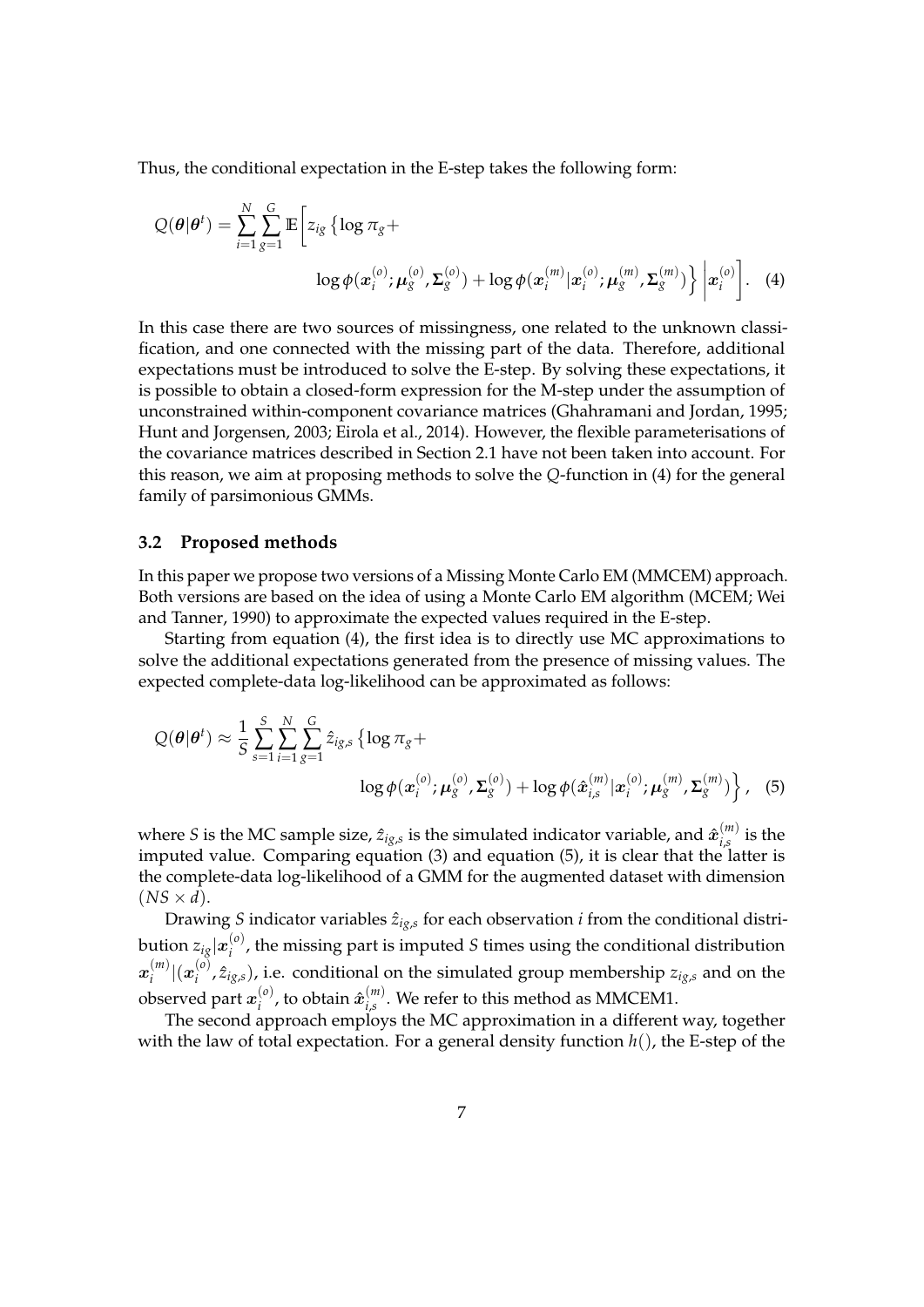MMCEM1 method described above is approximated as

<span id="page-7-0"></span>
$$
\mathbb{E}[z_{ig}h(\boldsymbol{x}_i)] \approx \frac{1}{S} \sum_{s=1}^{S} z_{ig,s}h(\boldsymbol{x}_{i,s}).
$$
\n(6)

Since equation [\(6\)](#page-7-0) can be rewritten as

<span id="page-7-2"></span>
$$
\mathbb{E}[z_{ig}h(\boldsymbol{x}_i)]=\mathbb{E}\bigg[z_{ig}\mathbb{E}\left[h(\boldsymbol{x}_i)|z_{ig}\right]\bigg],
$$

the inner expected value can be computed using MC approximations, and the outer expected value can be written in closed-form, i.e.

<span id="page-7-1"></span>
$$
\mathbb{E}[z_{ig}h(\boldsymbol{x}_i)] \approx \mathbb{E}\left[z_{ig}\frac{1}{S}\sum_{s=1}^S[h(\boldsymbol{x}_{i,s})|z_{ig}]\right] = \hat{z}_{ig}\frac{1}{S}\sum_{s=1}^S[h(\boldsymbol{x}_{i,s})|z_{ig}].
$$
\n(7)

Using the approach in equation [\(7\)](#page-7-1), the expected complete-data log-likelihood can be approximated as follows:

$$
Q(\boldsymbol{\theta}|\boldsymbol{\theta}^{t}) = \sum_{i=1}^{N} \sum_{g=1}^{G} \mathbb{E} \left[ z_{ig} \left\{ \log \pi_{g} + \log \phi(\boldsymbol{x}_{i}^{(o)}, \boldsymbol{x}_{i}^{(m)}; \boldsymbol{\mu}_{g}, \boldsymbol{\Sigma}_{g}) \right\} \bigg| \boldsymbol{x}^{(o)} \right]
$$
  
\n
$$
\approx \sum_{i=1}^{N} \sum_{g=1}^{G} \mathbb{E} \left[ \frac{z_{ig}}{S} \sum_{s=1}^{S} \left\{ \log \pi_{g} + \log \phi(\boldsymbol{x}_{i}^{(o)}, \hat{\boldsymbol{x}}_{i, sg}^{(m)}; \boldsymbol{\mu}_{g}, \boldsymbol{\Sigma}_{g} \right\} \right]
$$
  
\n
$$
= \frac{1}{S} \sum_{s=1}^{S} \sum_{n=1}^{N} \sum_{g=1}^{G} \hat{z}_{ig} \left\{ \log \pi_{g} + \log \phi(\boldsymbol{x}_{i}^{(o)}, \hat{\boldsymbol{x}}_{i, sg}^{(m)}; \boldsymbol{\mu}_{g}, \boldsymbol{\Sigma}_{g}) \right\},
$$
\n(8)

where  $\hat{z}_{ig}$  is the expected group membership indicator variable for observation  $i$  computed using the conditional distribution of  $z_{\mathit{ig}}|x_{\mathit{i}}^{(o)}\rangle$  $\hat{x}^{(n)}_{i}$ , and  $\hat{x}^{(m)}_{i,sg}$  is the missing part of observation *i* which is imputed *S* times for each group  $g = 1, \ldots, G$ . Also in this case, equation [\(8\)](#page-7-2) is the complete-data log-likelihood of the augmented dataset. We refer to this method as MMCEM2.

Note that, since the standard M-step is unchanged, both approaches introduced in this Section allow to estimate the parameters for all the parsimonious GMMs obtained by adopting the different parameterisations of the covariance matrices. Next section provides further details concerning the proposed algorithms.

# <span id="page-7-3"></span>**4 MMCEM algorithms**

The approximations discussed in the previous Section yield two different methods for computing the E-step; see equation [\(5\)](#page-6-1) and equation [\(8\)](#page-7-2). This section describes further computational details concerning the proposed extensions of the EM algorithm for GMMs with missing values.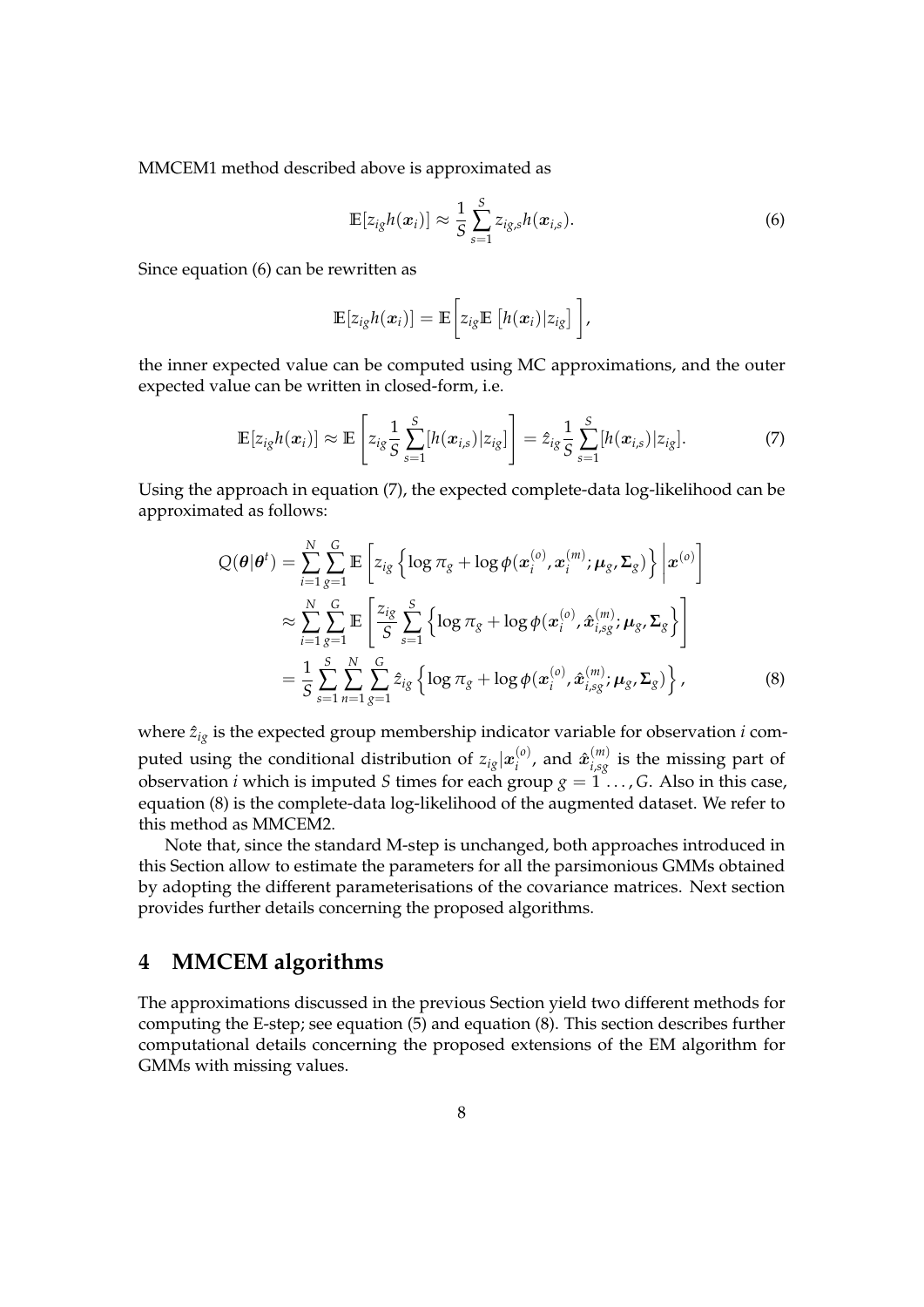#### <span id="page-8-1"></span>**4.1 MMCEM1 algorithm**

#### <span id="page-8-0"></span>**4.1.1 Initialisation**

Initialisation is an important step in any iterative algorithm, especially when the function to maximise is multimodal, as in the case of GMMs. Proportions, means, and covariance matrices of the mixture components must be provided for starting the EM algorithm. They can be estimated from the fully observed dataset obtained after removing the missing observations. Thus, the classification matrix  $z$  is initialised using the observed part of each observation:

$$
\hat{z}_{ig} = \mathbb{E}\left[z_{ig}|\boldsymbol{x}_i^{(o)}\right] = \frac{\pi_g \phi\left(\boldsymbol{x}_i^{(o)};\boldsymbol{\mu}_g^{(o)},\boldsymbol{\Sigma}_g^{(o)}\right)}{\sum_{k=1}^G \pi_k \phi\left(\boldsymbol{x}_i^{(o)};\boldsymbol{\mu}_k^{(o)},\boldsymbol{\Sigma}_k^{(o)}\right)}.
$$

#### **4.1.2 E-step**

The imputation of the missing values is performed directly in the E-step using the following steps:

1. At iteration  $t + 1$ , draw  $(\hat{z}_i^1, \ldots, \hat{z}_i^S)$  for each  $i = 1, \ldots, N$  from Multinomial distribution with parameter:

$$
\hat{z}_{ig,s}=\frac{\pi^t_g\phi\left(\boldsymbol{x}^{(o)}_i;\boldsymbol{\mu}^{(o)^t}_g,\boldsymbol{\Sigma}^{(o)^t}_g\right)}{\sum_{k=1}^G\pi^t_k\phi\left(\boldsymbol{x}^{(o)}_i;\boldsymbol{\mu}^{(o)^t}_k\boldsymbol{\Sigma}^{(o)^t}_k\right)},
$$

where  $\hat{z}_{ig,s}$  is the *s*th draw from the conditional probability of observation *i* to belong to the cluster *g*, given the observed part of the data and the previous estimates of the parameters. Then, for observations with missing values only the observed part is considered.

- 2. After simulating the classification matrix, the missing values are imputed. Each missing values is simulated from  $\phi({\bm{x}}^{(m)}_i)$  $\binom{m}{i}$  $\ket{\boldsymbol{x}_i^{(o)}}$  $\mu_g$ ,  $\hat{z}_{ig,s}$ ;  $\mu_g$ ,  $\Sigma_g$ ) for  $s = 1, 2, ..., S$ .
- 3. The new augmented dataset  $\hat{\bm{x}}_{(NS\times d)}$  is given by the union of the *S* imputed datasets  $\hat{\bm{x}}^s_{(N \times d)}$ , and the new classification matrix  $\hat{\bm{z}}_{(NS \times G)}$  is given by the union of the *S* classification matrices  $\hat{z}^s_{(N\times G)}$  drawn at step 1. For instance, the generic observation *i* containing at least one missing value can be represented as

| $\lceil x_i^{(o)} \rceil$<br>$x_i^{(o)}$       | $x_{i,1}^{(m)}$<br>$x_{i,2}^{(m)}$ | $\begin{bmatrix} \hat{z}_{i1,1}/S & \hat{z}_{i2,1}/S & \cdots \\ \hat{z}_{i1,2}/S & \hat{z}_{i2,2}/S & \cdots \end{bmatrix}$ | $\sim$ 0.00 $\sim$      | $\hat{z}_{iG,1}/S$<br>$\hat{z}_{iG,2}/S$ |
|------------------------------------------------|------------------------------------|------------------------------------------------------------------------------------------------------------------------------|-------------------------|------------------------------------------|
| $\sim 10^{-11}$<br>$\lfloor x_i^{(0)} \rfloor$ | $x_{i,S}^{(m)}$                    | $\left[\hat{z}_{i1,S}/S \quad \hat{z}_{i2,S}/S\right]$                                                                       | $\cdot$ $\cdot$ $\cdot$ | $\hat{z}_{iG,S}/S$                       |

.

Then, the new dataset  $\hat{x}_{(NS\times d)}$  and  $\hat{z}_{(NS\times G)}$  are used in the standard M-step.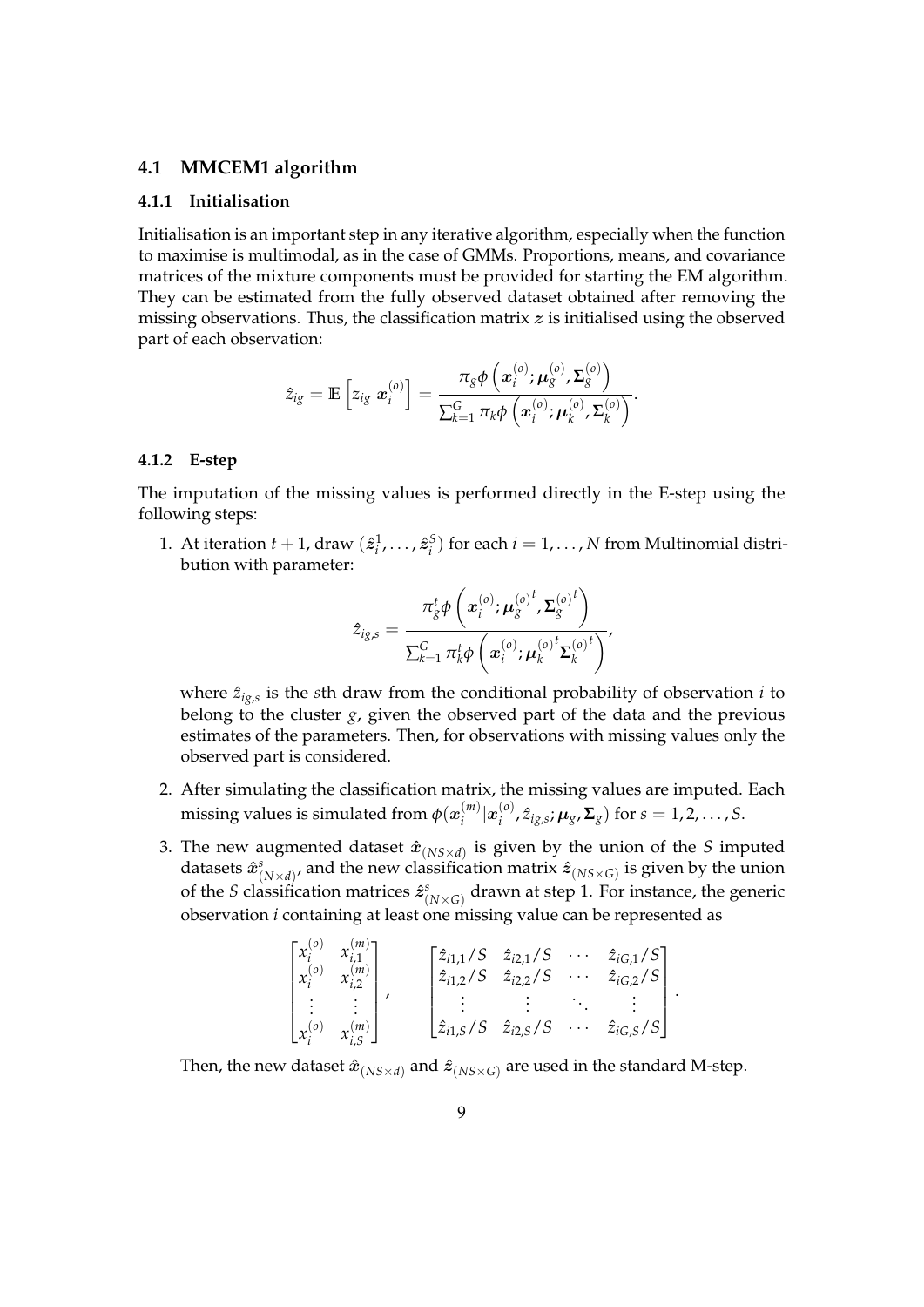### <span id="page-9-1"></span>**4.1.3 M-step**

The parameters and the classification matrix, obtained according to the MAP principle for assigning the observations to a given cluster, are computed using the standard M-step for GMMs using the augmented data  $\hat{\bm{x}}_{(NS\times d)}$  and the classification matrix  $\hat{\bm{z}}_{(NS\times G)}$ .

### <span id="page-9-0"></span>**4.1.4 Iterations and convergence check**

Since standard convergence criteria for the EM algorithm cannot be used in this case because of MC error, iterations and convergence check are performed as described below:

- 1. EM steps are run for *T* iterations, and only the parameters associated to the largest value of the log-likelihood are stored.
- 2. In the following EM steps, the parameters are updated when the log-likelihood improves compared to the previous step.
- 3. The algorithm is stopped if the log-likelihood does not increase for *K* successive iterations.

Two tuning parameters must be set in the above algorithm. If the initial number of "warm-up" iterations *T* is large, the algorithm potentially explores a large part of the parameters space at the cost of increasing the computing time, and viceversa when *T* is small. The second parameter *K* specifies the number of "stalled iterations" allowed, so we can control how stringent is the adopted criterion for declaring the convergence of the algorithm. A sensible choice of these tuning parameters is needed to balance the efficiency and accuracy of the MCEM.

### <span id="page-9-2"></span>**4.2 MMCEM2 algorithm**

### **4.2.1 Initialisation, convergence and M-step**

MMCEM1 and MMCEM2 differ only for the E-step, then both methods share the same initialisation, iterations, convergence criterion, and the M-step (see, respectively, Section [4.1.1,](#page-8-0) [4.1.4,](#page-9-0) and [4.1.3\)](#page-9-1). In the following we provide details only for the E-step.

### **4.2.2 E-step**

As in the MMCEM1 algorithm, the imputation is performed during the E-step. The algorithm used to build the augmented dataset is the following:

1. For each observation, simulate *S* values *xig*,*<sup>s</sup>* from

$$
\boldsymbol{x}_{i}^{(m)} | (\boldsymbol{x}_{i}^{(o)}, z_{ig}=1; \boldsymbol{\mu}_{g}^{(0)}{}^{t}, \boldsymbol{\Sigma}_{g}^{(o)}{}^{t}),
$$

for  $g = 1, ..., G$ .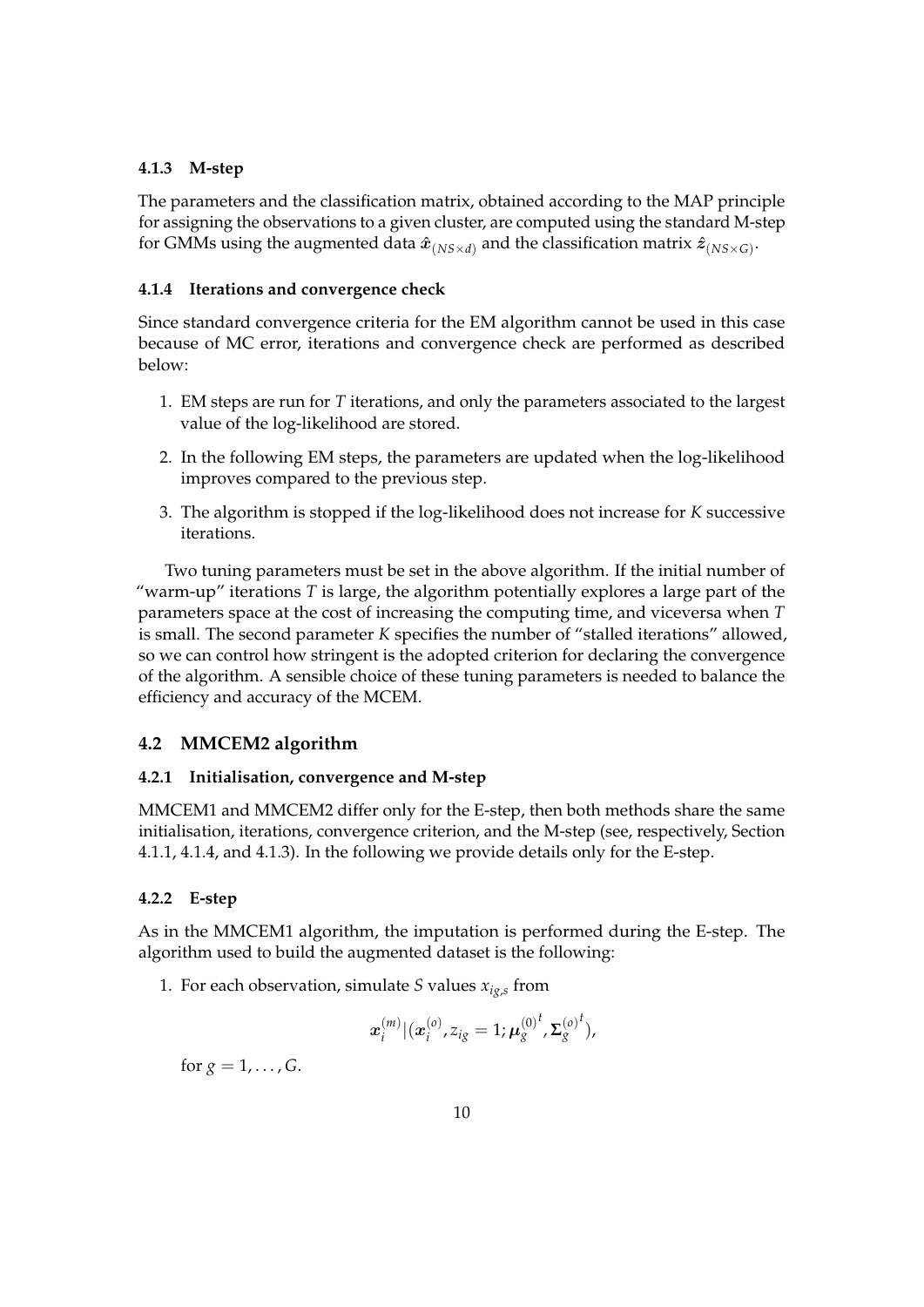2. Construct an augmented data set where each observation is represented as follows:

| $x_i^{(o)}$<br>$x_{i,11}^{(m)}$<br>$x_i^{(o)}$<br>$x_{i,12}^{(m)}$<br>$x_i^{(o)}$<br>(m)<br>$x_{i,15}$<br>$x_i^{(o)}$<br>(m)<br>$x_{i,21}$<br>$x_i^{(o)}$<br>$x_{i,22}^{(m)}$<br>$x_i^{(o)}$<br>$x_{i,2S}^{\left( m\right) }$ | $\hat{z}_{i1}/S$<br>$\hat{z}_{i1}/S$<br>$\hat{z}_{i1}/S$<br>0<br>0 | 0<br>0<br>$\hat{z}_{i2}/S$<br>$\hat{z}_{i2}/S$<br>$\hat{z}_{i2}/S$ | 0<br>0<br>0                                              |
|-------------------------------------------------------------------------------------------------------------------------------------------------------------------------------------------------------------------------------|--------------------------------------------------------------------|--------------------------------------------------------------------|----------------------------------------------------------|
| $x_i^{(\sigma)}$<br>(m)<br>$x_{i,G1}^{\backslash}$<br>$x_i^{'(o)}$<br>$x_{i,G2}^{(m)}$<br>$x_i^{(o)}$<br>$x_{i,GS}^{\left( m\right) }$                                                                                        |                                                                    | 0<br>0<br>( )                                                      | $\hat{z}_{iG}/S$<br>$\hat{z}_{iG}/S$<br>$\hat{z}_{iG}/S$ |

# **5 Examples**

In this Section, the proposed algorithms are evaluated on both simulated and real datasets to assess their performance in terms of clustering and density estimation.

The software package **mclust**, freely available on CRAN ([https://cran.r-project.](https://cran.r-project.org/web/packages/mclust/index.html) [org/web/packages/mclust/index.html](https://cran.r-project.org/web/packages/mclust/index.html)) for the R language [\(R Core Team,](#page-24-10) [2019\)](#page-24-10), provides fitting of finite mixture of Gaussian distributions through the use of the EM algorithm [\(Scrucca et al.,](#page-25-5) [2016\)](#page-25-5). In particular, the function mstep() can be used to perform the maximisation step for each of the fourteen models in the parsimonious GMM family generated by the eigen-decomposition of the covariance matrices discussed in Section [2.1.](#page-2-0) This function, together with our code that implements the two versions of the E-step, have been used to build the algorithms described in Section [4.](#page-7-3)

The methods included in the comparison are:

- 1. EM algorithm with MC approximations of the E-step as presented in Section [4.1](#page-8-1) (MMCEM1).
- 2. EM algorithm with MC approximations of the E-step as presented in Section [4.2](#page-9-2) (MMCEM2).
- 3. Multiple imputation [\(Schafer,](#page-25-3) [1997\)](#page-25-3), where *Nimp* different imputed datasets are generated, and for each of these the standard EM algorithm is applied to estimate the density and the final clustering (GMMMI). The imputeData() function in the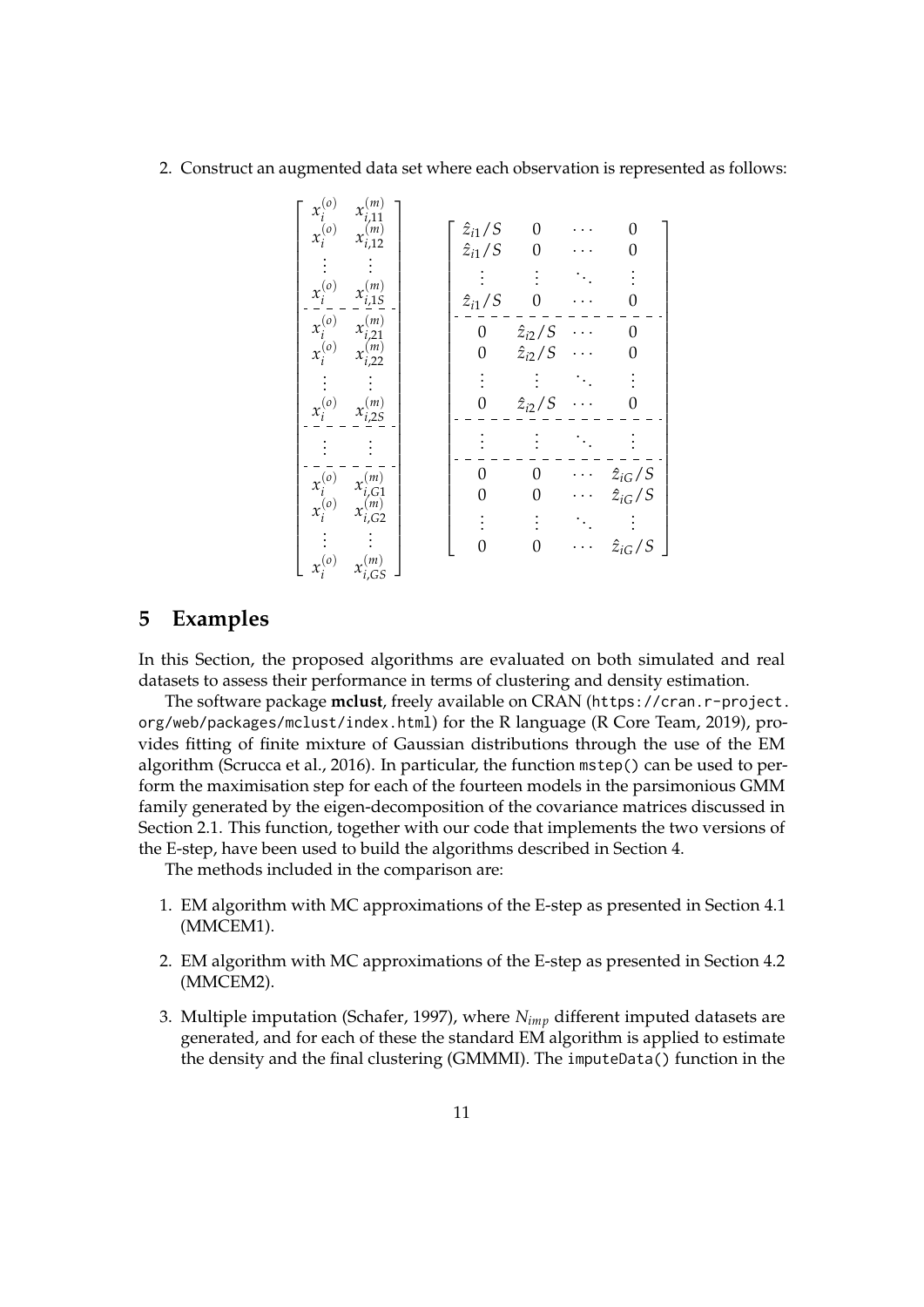**mclust** package is used to impute the missing values, and the Mclust() function is used to estimate GMMs on the imputed dataset. A label switching strategy is also implemented using the majority vote to assign the observations to the different clusters. The number of multiple imputations is set at 50.

4. Gaussian mixture on the original dataset before introducing the missing values (GMM). The Mclust() function from **mclust** package is used to estimate the parameters of the Gaussian mixture. These estimates represent the benchmark to which the different methods should tend in the presence of missing values; the closer the values are to these estimates, the better a method can recover the missing information.

MC sample size is one of the most important tuning parameter in our proposed algorithms. This parameter must balance the precision of the method and the computational efficiency. Large MC sample sizes imply a higher probability of convergence to the true value, and therefore greater precision. In contrast, small MC sample sizes improve the speed of the algorithm to the detriment of the accuracy of the estimates. In our experiments we set the MC sample size to  $S = 10$ . This relatively small value provides a conservative assessment of the precision and efficiency of the MMCEM1 and MMCEM2 algorithms. Moreover, the "warm-up" parameter is set at  $T = 10$ , and the "stalled iterations" parameter is set at  $K = 1$ . Since the largest improvements of log-likelihood are likely to happen in the initial iterations of the EM algorithm, we tried to replicate conditions similar to the standard EM algorithm. Clearly, larger MC sample sizes and larger values of the tuning parameters could only improve model fitting, at the cost of increasing the computing effort.

### **5.1 Synthetic data**

Simulated datasets are generated from eight different scenarios using a mixture of Gaussian distributions with number of variables  $d = 2$  and number of mixture components  $G = 3$ . Details for each scenario are the following:

(a) Three well-separated clusters from a Gaussian mixture with mean vector for each component given by  $\mu_1 = [4, 4]^{\top}$ ,  $\mu_2 = [0, -4]^{\top}$ ,  $\mu_3 = [-4, 4]^{\top}$ , and common covariance matrix:

$$
\boldsymbol{\Sigma} = \begin{bmatrix} 1 & 0.25 \\ 0.25 & 1 \end{bmatrix}.
$$

This correspond to model EEE in the **mclust** nomenclature. The mixing probabilities are all equal to 1/3.

(b) Three well-separated clusters with strongly unbalanced mixture of Gaussians with prior probabilities set to  $\pi = (0.7, 0.25, 0.05)$ , and with the remaining parameters set as in the previous scenario.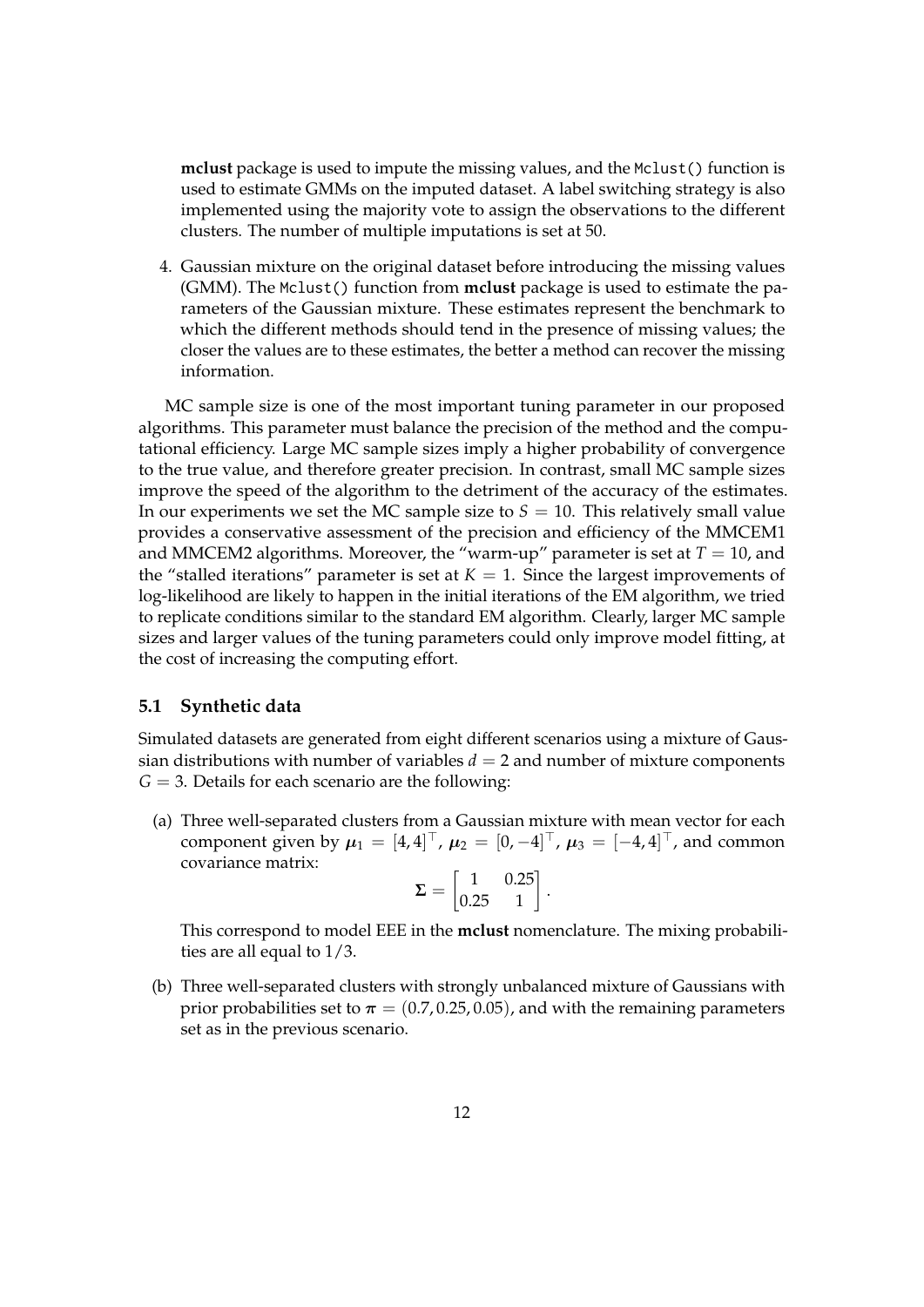(c) Three-groups case with two overlapping clusters having mean vector for each component given by  $\mu_1 = [2, 3.5]^{\top}$  ,  $\mu_2 = [-2, 3]^{\top}$ , and  $\mu_3 = [0, 2]^{\top}$ , and common covariance matrix:

$$
\Sigma = \begin{bmatrix} 1 & -0.5 \\ -0.5 & 0.4 \end{bmatrix}.
$$

This corresponds to model EEE in the **mclust** nomenclature. The mixing probabilities are all equal to  $\frac{1}{3}$ .

- (d) Three-groups case with two overlapping clusters with strongly unbalanced clusters with prior probabilities set to  $\pi = (0.7, 0.25, 0.05)$ , and with the remaining parameters set as in the previous scenario.
- (e) Three well-separated clusters with mean for each component given by  $\mu_1 = [4, 4]^{\top}$ ,  $\boldsymbol{\mu}_2 = [0, -4]^\top$ ,  $\boldsymbol{\mu}_3 = [-4, 4]^\top$ , and unconstrained covariance matrices:

$$
\Sigma_1 = \begin{bmatrix} 1 & 0 \\ 0 & 1 \end{bmatrix}, \qquad \Sigma_2 = \begin{bmatrix} 1.5 & -1 \\ -1 & 2 \end{bmatrix}, \quad \Sigma_3 = \begin{bmatrix} 1 & 0.5 \\ 0.5 & 3 \end{bmatrix}.
$$

This corresponds to model VVV in the **mclust** nomenclature. The mixing probabilities are all equal to 1/3.

- (f) Three well-separated clusters with strongly unbalanced mixture of Gaussians with prior probabilities set to  $\pi = (0.7, 0.25, 0.05)$ , and with the remaining parameters set as in the previous scenario.
- (g) Three-groups case with two overlapping clusters having mean vector for each component given by  $\boldsymbol{\mu}_1 = [1.5, 2]^\top$  ,  $\boldsymbol{\mu}_2 = [-3, 0]^\top$  ,  $\boldsymbol{\mu}_3 = [-4, 4]^\top$  , and unconstrained covariance matrices:

$$
\Sigma_1 = \begin{bmatrix} 1 & 0 \\ 0 & 1 \end{bmatrix}, \quad \Sigma_2 = \begin{bmatrix} 1 & -1 \\ -1 & 1.5 \end{bmatrix}, \quad \Sigma_3 = \begin{bmatrix} 1 & 0.5 \\ 0.5 & 3 \end{bmatrix}.
$$

This corresponds to model VVV in the **mclust** nomenclature. The mixing probabilities are all equal to 1/3.

(h) Three-groups case with two overlapping clusters with strongly unbalanced clusters and prior probabilities set to  $\pi = (0.7, 0.25, 0.05)$ , and with the remaining parameters set as in the previous scenario.

Scenarios (a)-(b)-(e)-(f) are relatively simpler cases compared to scenarios (c)-(d)-(g)- (h). In the latter cases, because clusters have substantial overlap, detecting the exact number of components can be particularly difficult. The unbalanced cases in scenarios (b)-(d)-(f)-(h) are used to assess the effect of missing values when some clusters have small sizes.

For all the above scenarios the number of observations is set to  $N = 300$ , and each scenario was replicated 1000 times. Figures [1](#page-13-0)[-2](#page-14-0) show some examples of simulated datasets.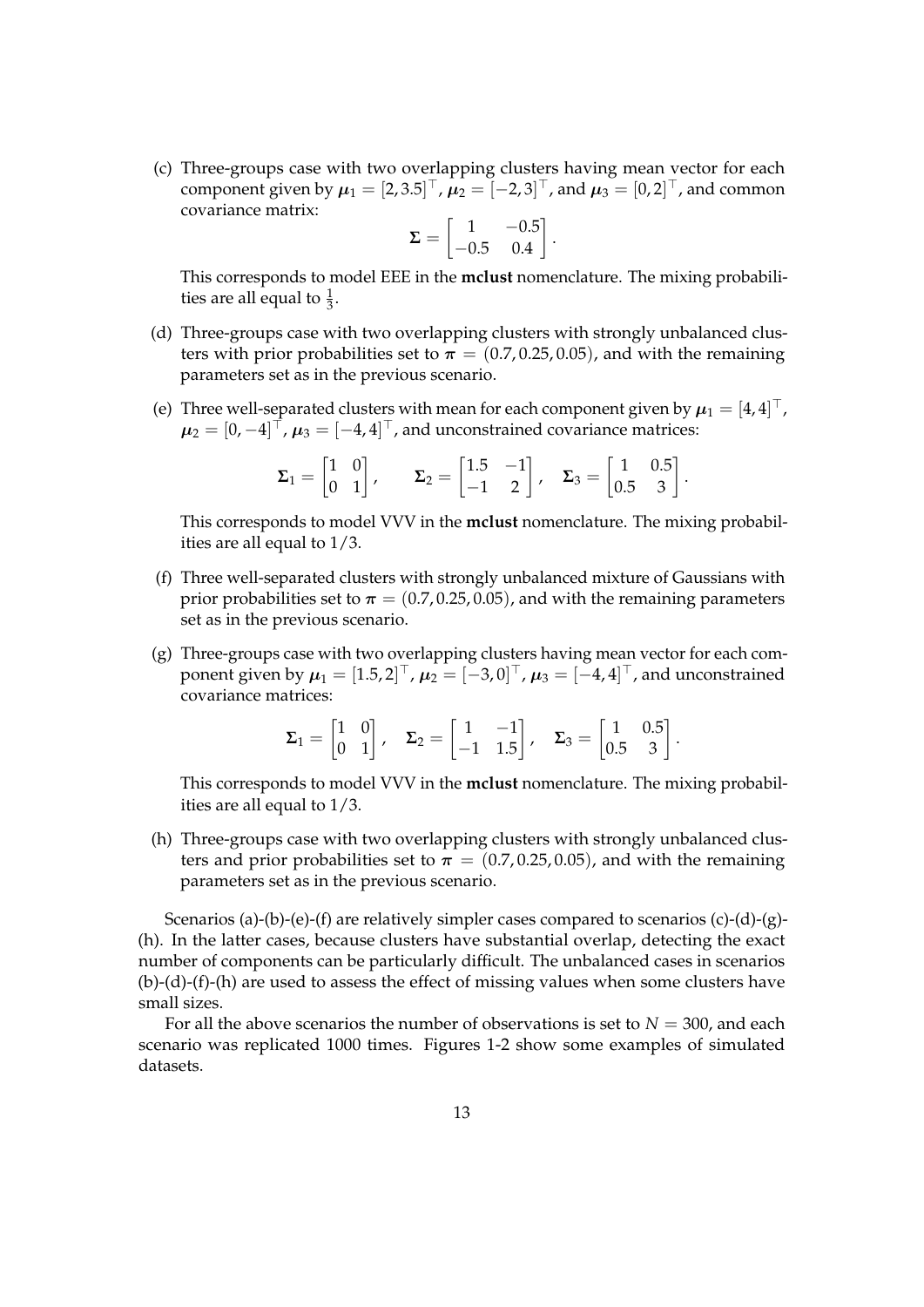<span id="page-13-0"></span>

**Figure 1:** Some simulated datasets from scenarios having EEE configurations: (a) balanced clusters; (b) unbalanced clusters; (c) balanced overlapping clusters; (d) unbalanced overlapping clusters.

A missing mechanism is applied to each dataset with missing percentage set to about 50%, i.e. approximately half of the observations have at least a missing value. Details differ depending on whether MCAR or MAR mechanism is used.

For the MCAR mechanism, incomplete observations are randomly selected, and for each observation the variable to contain the missing value is also selected at random. This two steps guarantee that the mechanism is MCAR because the missing values are a random sample of all data values.

To generate data under the MAR mechanism the following process is adopted. Let *M* be a (*N*  $\times$  *d*) matrix of indicator variables, such that  $m_{ij} = 0$  if  $x_{ij}$  is missing, and 1 otherwise. From the definition in [Schafer](#page-25-3) [\(1997\)](#page-25-3), the missing values are supposed to be MAR if:

<span id="page-13-1"></span>
$$
P(\boldsymbol{M}|\boldsymbol{x}^{(o)},\boldsymbol{x}^{(m)};\boldsymbol{\theta})=P(\boldsymbol{M}|\boldsymbol{x}^{(o)};\boldsymbol{\theta}).
$$
\n(9)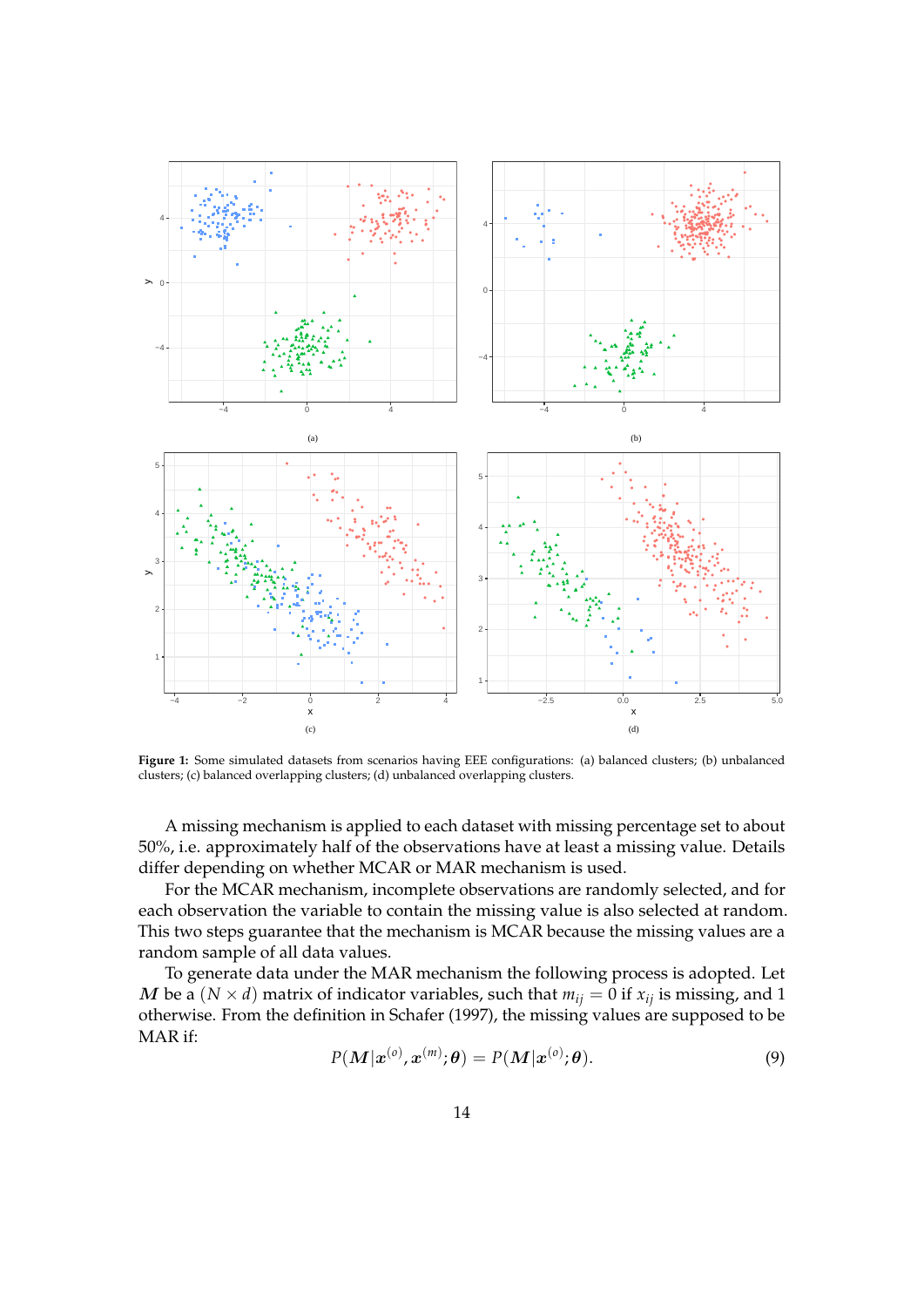<span id="page-14-0"></span>

**Figure 2:** Some simulated datasets from scenarios having VVV configurations: (e) balanced clusters; (f) unbalanced clusters; (g) balanced overlapping clusters; (h) unbalanced overlapping clusters.

However, to replicate a MAR mechanism it is necessary to estimate the probabilities in [\(9\)](#page-13-1). Since we are generating two-dimensional datasets, without loss of generality, we may assume that the first variable is completely observed, and the second variable contains all the missing values. The probability of a missing value on the second variable for the *i*th observation can be modelled using an inverse *logit* transformation:

$$
P(m_{i2} = 0 | \mathbf{x}^{(o)}; \boldsymbol{\theta}) = \frac{\exp(\beta x_{i1})}{1 + \exp(\beta x_{i1})}
$$

,

for all  $i = 1, ..., N$ . The value  $\beta = 0.01$  guarantees that on average about 50% of the observations have a missing value. Then, these probabilities are used to randomly select from a Bernoulli distribution those observations that have a missing value in the second variable.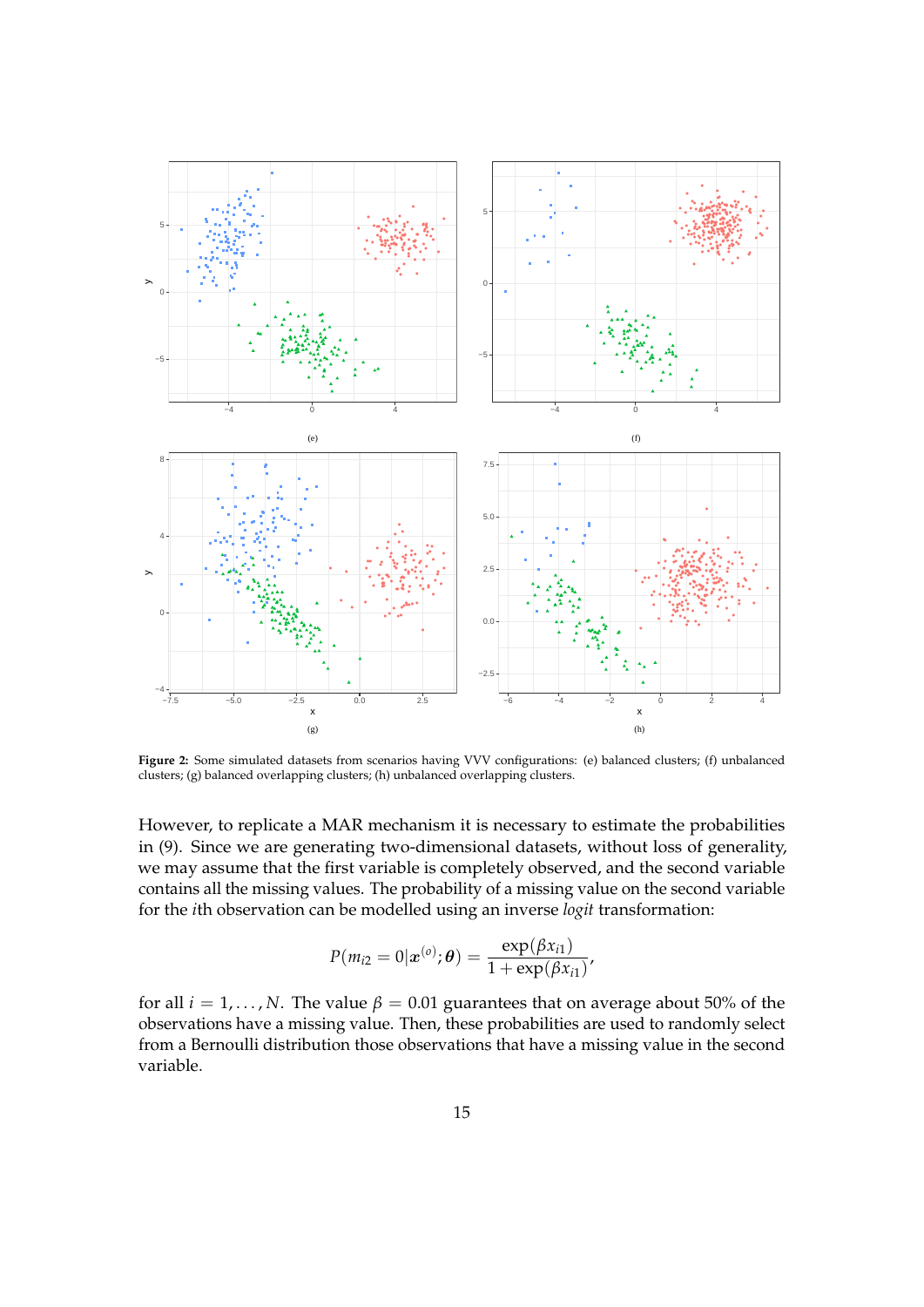The performance of the methods under investigation is evaluated in terms of both density estimation and clustering accuracy. To assess the accuracy of density estimates the Kullback-Leibler divergence (KL; [Kullback and Leibler,](#page-24-11) [1951\)](#page-24-11) is used. This is a dissimilarity measure between two probability density functions. Let  $f(x)$  and  $g(x)$  be two density functions, then the KL divergence is defined as follows:

<span id="page-15-0"></span>
$$
D(f||g) = \int f(x) \log \frac{f(x)}{g(x)} dx,
$$
\n(10)

where  $D(f||g) = 0$  if the two densities are equal. In general,  $D(f||g) > 0$  and gets larger as the diversity between the two densities increases. The density  $f(x)$  is taken to be the true density of the simulated data, whereas  $g(x)$  is the density estimated using one of the methods under comparison. Then, to have a good density estimation method, the KL should be as much as possible close to zero. Since GMMs do not have a closed-form expression for [\(10\)](#page-15-0), a MC approximation must be used [\(Hershey and Olsen,](#page-24-12) [2007\)](#page-24-12).

To compare the estimated classification with the true clusters, the Adjusted Rand Index (ARI; [Hubert and Arabie,](#page-24-13) [1985\)](#page-24-13) is used. This measures the agreement between two partitions, with expected value 0 in case of random partitions, and a value equal to 1 in case of a perfect agreement. Thus, the true partition is compared with the classification provided by the GMM methods under comparison in the presence of missing values.

Models are estimated either by fixing the number of components and the parameterisation of component-covariances used to generate the data, and then by selecting the number of mixture components by the the Bayesian Information Criterion (BIC; [Schwarz](#page-25-6) [et al.,](#page-25-6) [1978\)](#page-25-6). A last configuration is considered when both the number of components and the parsimonious decomposition of component-covariance matrix are selected by BIC. The last two situations allow to investigate the influence of missing values on GMMs parameters estimation when either the number of groups is not known a priori, or the component-covariance matrix, or both.

Figures [3–](#page-16-0)[6](#page-19-0) show the results of the simulation study using box-plots for each method in each scenario.

In general, the proposed methods clearly outperform the multiple imputation approach in all scenarios in terms of density estimate accuracy. To this goal, MMCEM1 and MMCEM2 are essentially equivalent and close to the estimates obtained using the complete dataset (GMM). The same also applies to cluster identification, with few exceptions where the three methods are roughly comparable. Multiple imputation (GMMMI) appears to be no worse than MMCEM1 and MMCEM2 only when clusters are unbalanced and overlapping.

When the number of groups is selected by BIC, the proposed methods again perform better than the multiple imputation approach, both in terms of cluster accuracy and density estimation. In particular, by removing the number of clusters the MMCEM methods outperform in term of classification the multiple imputation also in the overlapping case with unbalanced clusters. In addition, as expected, GMM selects three groups, whereas MMCEM1 and MMCEM2 select three components in the majority of cases. Conversely, the multiple imputation approach (GMMMI) tends to select more components that the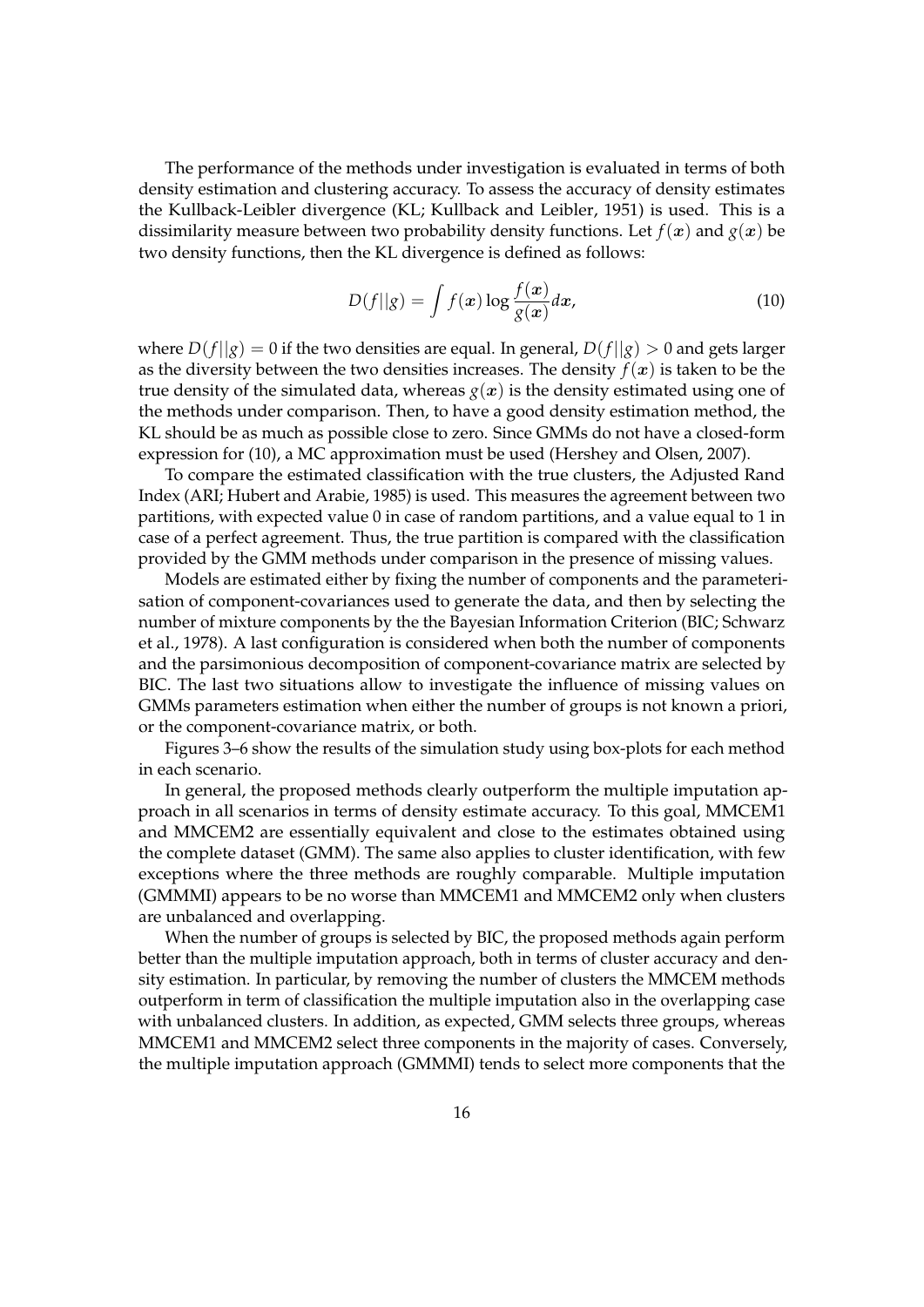<span id="page-16-0"></span>

**Figure 3:** Box-plots of ARI values from the simulation study for the 3-cluster cases with balanced mixture proportions under different missing mechanisms (larger values are better).

other methods in the well separated clusters, and less components in the overlapping clusters (see Figures [7](#page-20-0)[–8\)](#page-21-0).

If the covariance matrix is constrained to be equal among the components, the multiple imputation approach tends to select more clusters than the original groups. This may be due to the imputation step that generates points that fill the gaps between the clusters. As a consequence, imposing the ellipsoids to be equal increases the number of mixture components required.

When both the number of components and the covariance model are unknown and selected by the BIC criterion, our MMCEM methods tend to outperform the multiple imputation, with values close to the estimates provided by the GMM on the original data. This suggests that our methods seem to be able to recover the original structure of the data.

Another element arises from the simulations. The MMCEM2 algorithm appears to perform better than the MMCEM1 algorithm, with smaller standard errors, indicating a more precise method. Such behaviour can be noted also in the distribution of the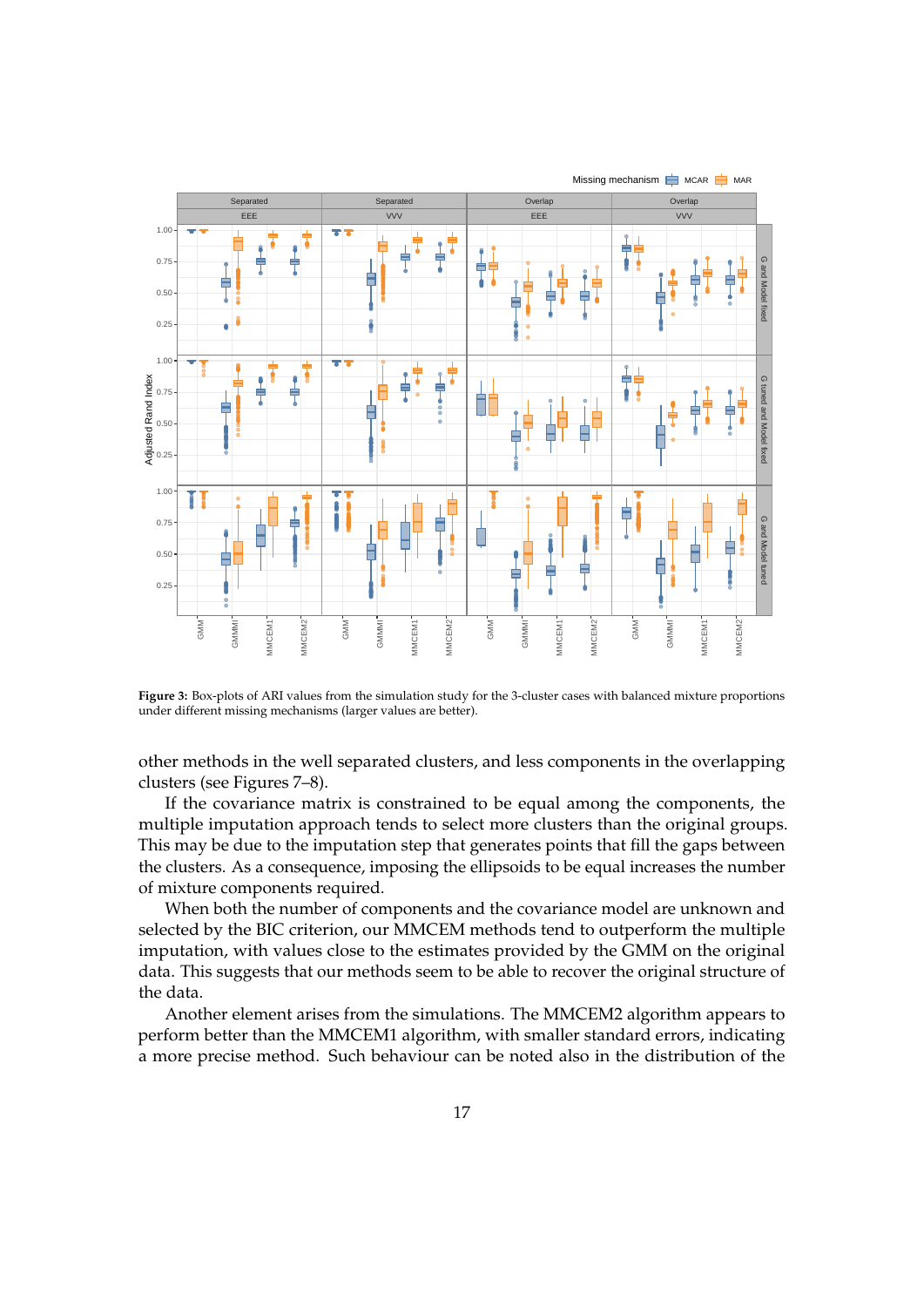

**Figure 4:** Box-plots of KL values from the simulation study for the 3-cluster case with balanced mixture proportions under different missing mechanisms (smaller values are better).

number of estimated components in Figures [7](#page-20-0)[–8;](#page-21-0) in most cases MMCEM2 selects the correct number of clusters, whereas MMCEM1 has much more variability in selecting the number of components.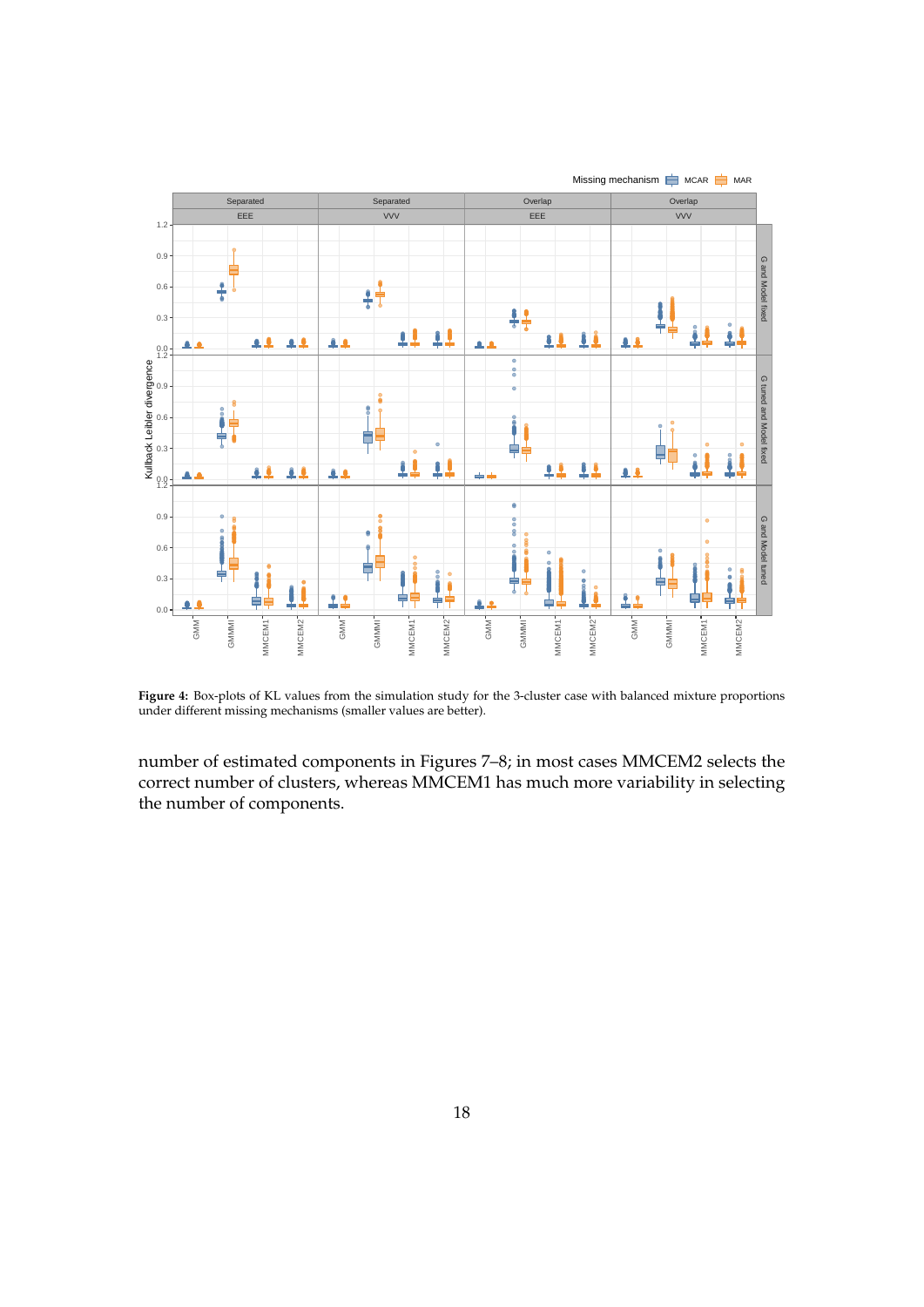

**Figure 5:** Box-plots of ARI values from the simulation study for the 3-cluster case with unbalanced mixture proportions under different missing mechanisms (larger values are better).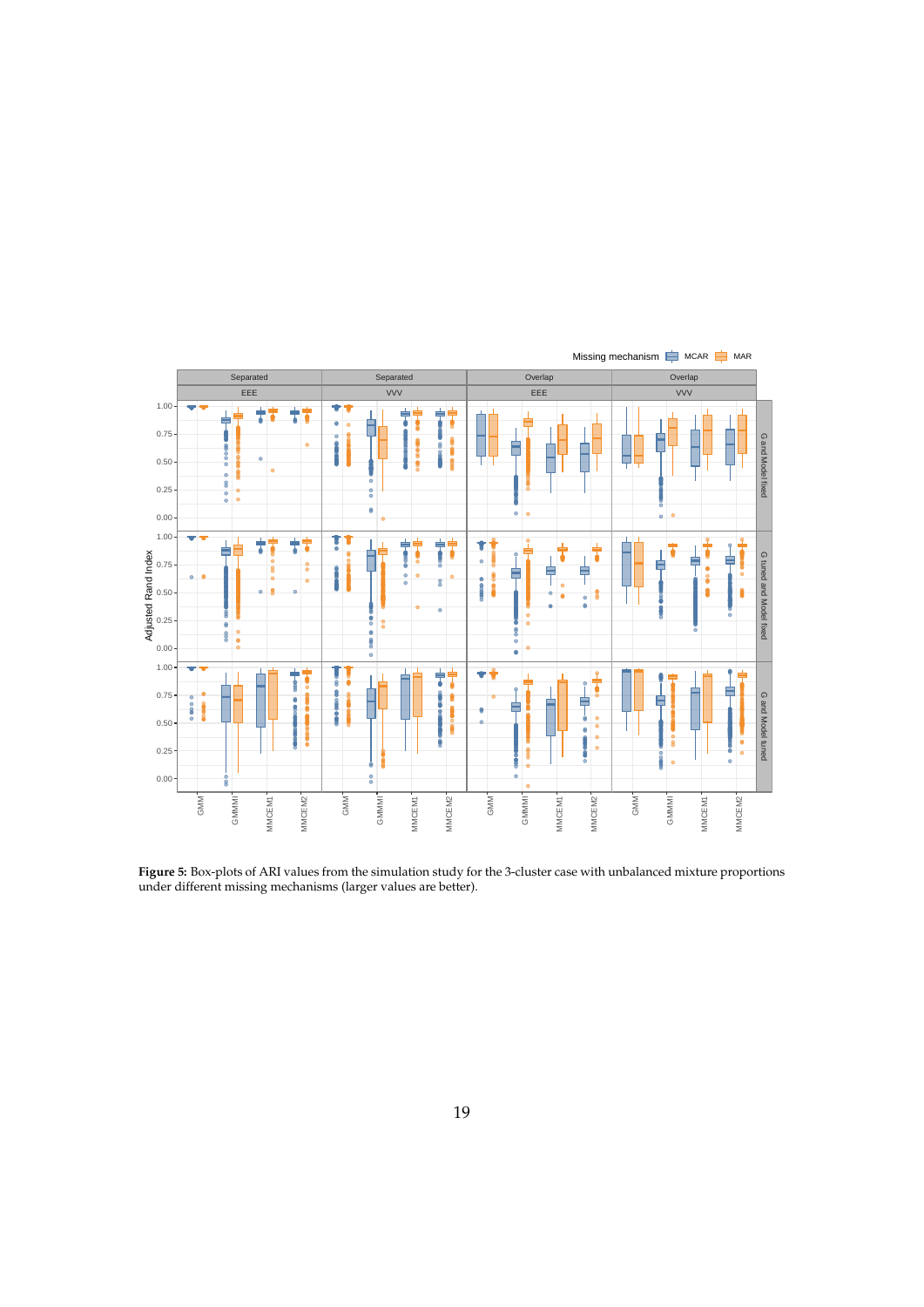<span id="page-19-0"></span>

**Figure 6:** Box-plots of KL values from the simulation study for the 3-cluster case with unbalanced mixture proportions under different missing mechanisms (smaller values are better).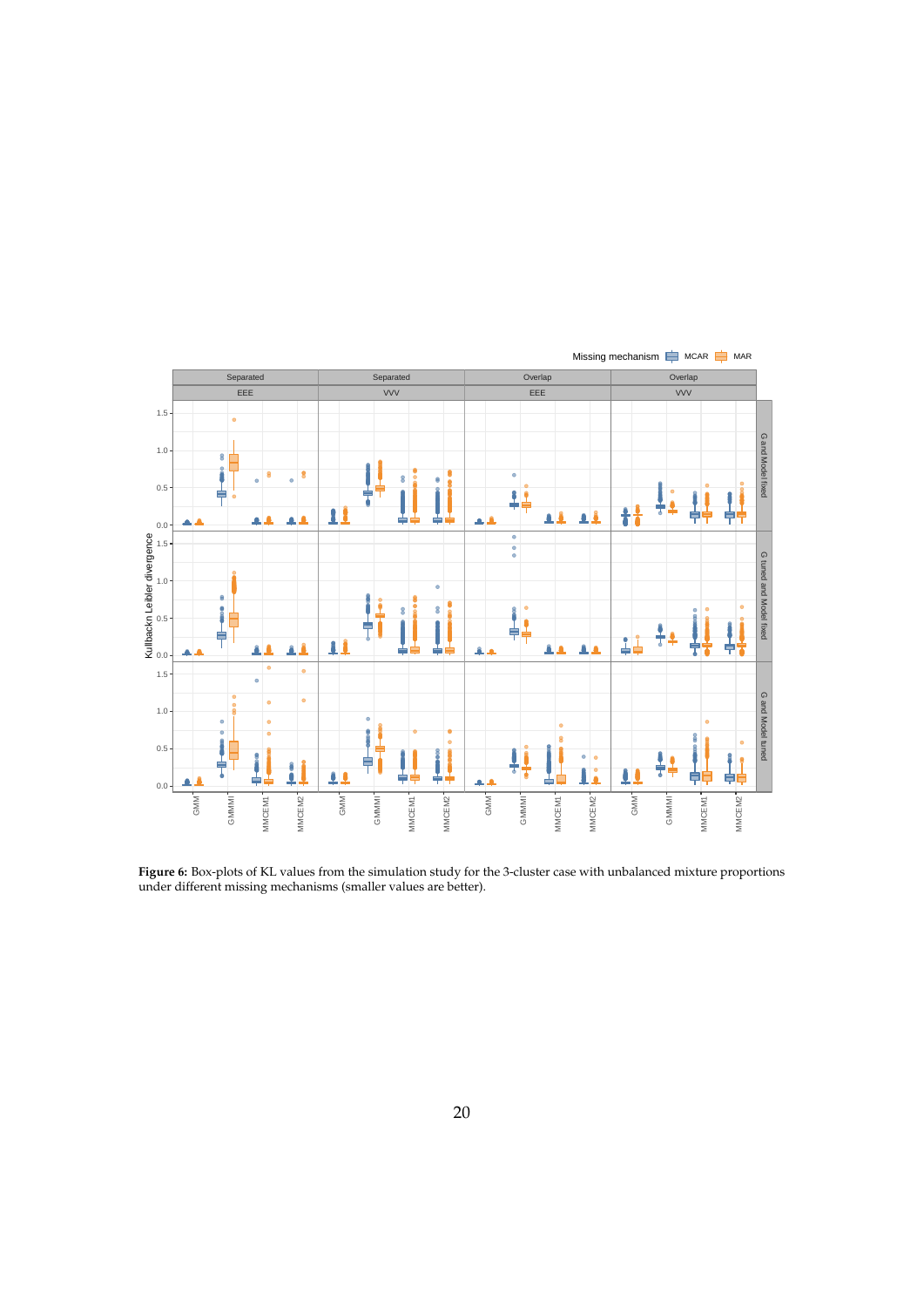<span id="page-20-0"></span>

**Figure 7:** Distribution of the number of mixture components selected by BIC under the MCAR missing mechanisms.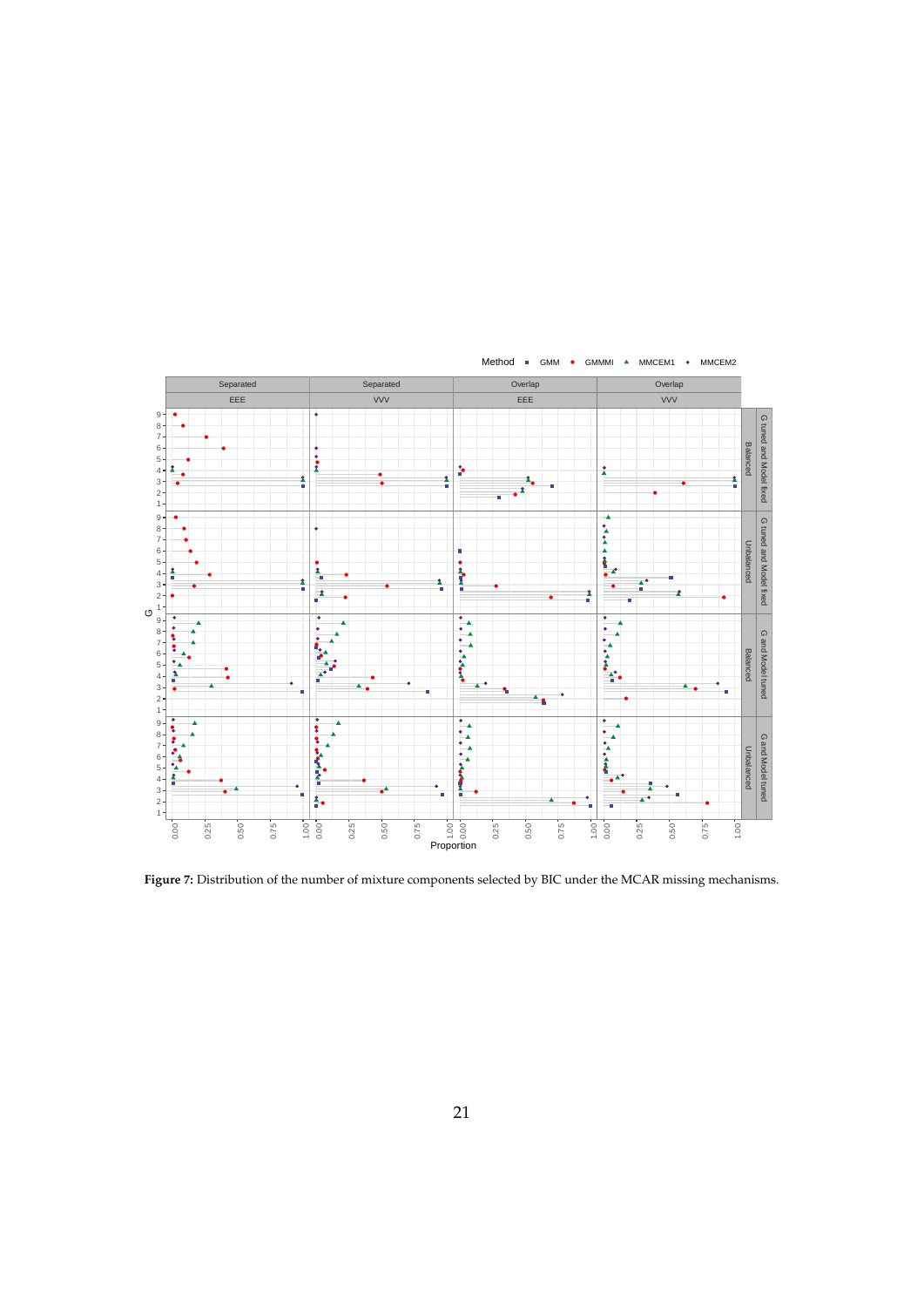<span id="page-21-0"></span>

**Figure 8:** Distribution of the number of mixture components selected by BIC under the MAR missing mechanisms.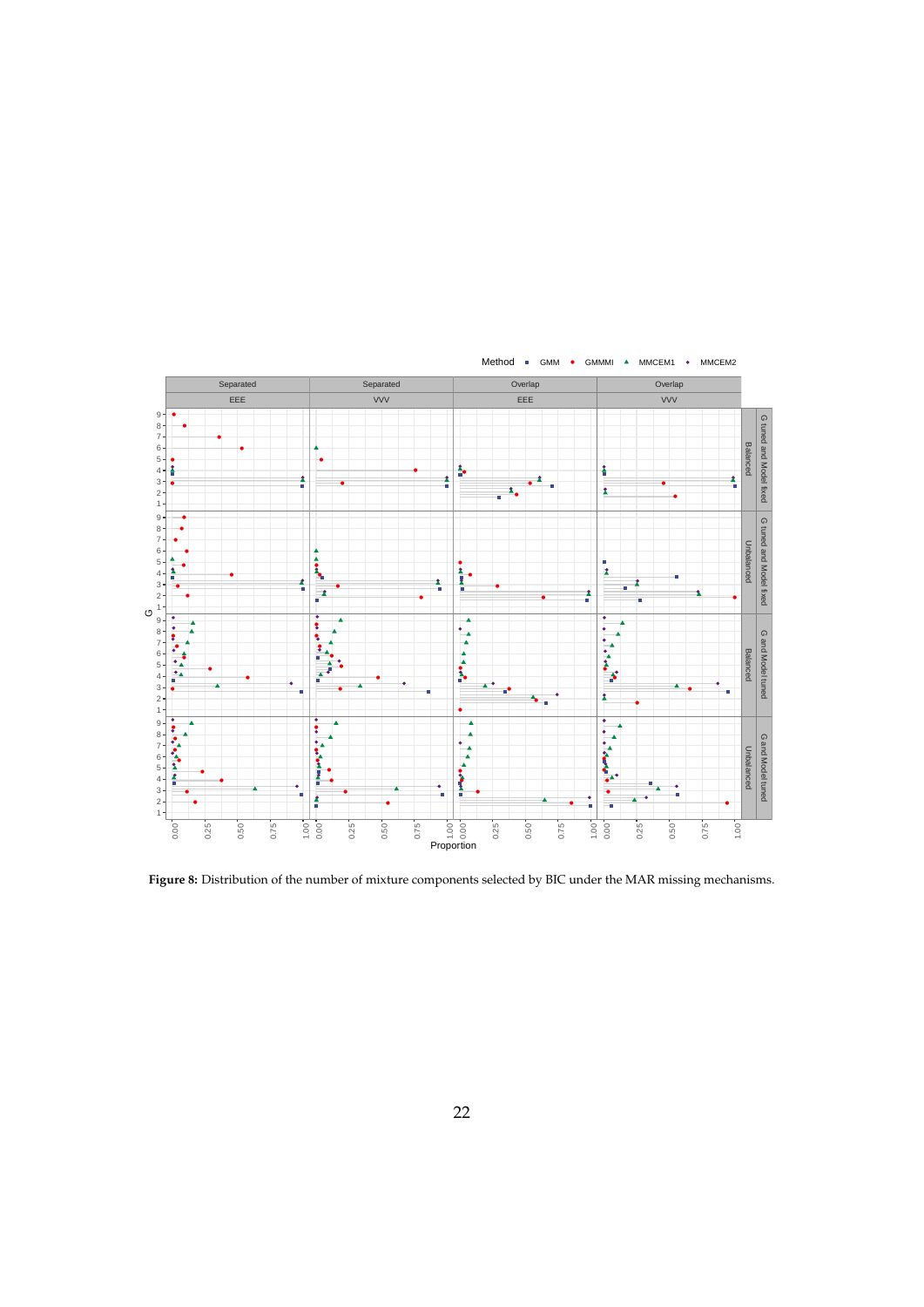### **5.2 Diabetes data**

[Reaven and Miller](#page-24-14) [\(1979\)](#page-24-14) provided data from a diabetes study conducted at the Stanford Clinical Research Center. Blood chemistry measurements were recorded on 145 nonobese adult subjects, namely the area under plasma glucose curve, the area under plasma insulin curve, and the steady state plasma glucose level. After further analysis, the patients were classified into three groups: a group of patients suffering from overt diabetes (Overt), a group affected by chemical diabetes (Chemical), and a last group made of patients without diabetes (Normal). The dataset is available in the R package **mclust**.

Missing values are introduced according to the MCAR mechanism under two different missing data patterns. In the first data pattern scenario, a single missing value is randomly assigned to a given percentage of sample observations. By setting this percentage at approximately 30% and 50%, we get, respectively, 43 and 72 observations with a single missing value out of 145 observations. In the second data pattern scenario, the percentage of missing values refer to the overall number of measurements. Hence, setting the percentage to approximately 30% and 50%, the total number of missing values randomly entered into the data matrix are 130 and 217, respectively, out of 435 total measurements.

In this real data analysis example, we aim at comparing the clustering performance of the GMM fitted on the original data, as in the simulation studies, against the proposed methods, i.e. MCEM1 and MCEM2, the multiple imputation approach, and the GMM fitted on the data obtained after removing the observations with at least one missing value (GMMD). The performance of these methods are evaluated using the ARI. Furthermore, the BIC criterion is employed to select both the number of clusters and the parsimonious within-component covariance matrices.

Figure [9](#page-23-2) shows the results for the Diabetes data after applying the missing procedure 1, 000 times outlined above. In the first missing data scenario, where missing values are randomly assigned to observations, so each row of the data matrix has at most one missing value, the methods perform in a similar way, and they are pretty close to the case of GMM estimated on the full dataset (see left panel of Figure [9\)](#page-23-2). In the second scenario, where the percentage of missing values is distributed over the entire dataset, the proposed MMCEM methods appear to outperform the other methods based on listwise-deletion or multiple imputation (see right panel of Figure [9\)](#page-23-2).

# **6 Discussion**

In this paper we proposed two different algorithms to estimate GMMs in the presence of missing values by exploiting the well-known EM algorithm. Both algorithms employ Monte Carlo methods during the E-step to build augmented datasets via stochastic missing values imputation. These are then used in the standard M-step, thus allowing to obtain parameters estimates for any parsimonious component-covariance matrix structure available for Gaussian mixtures.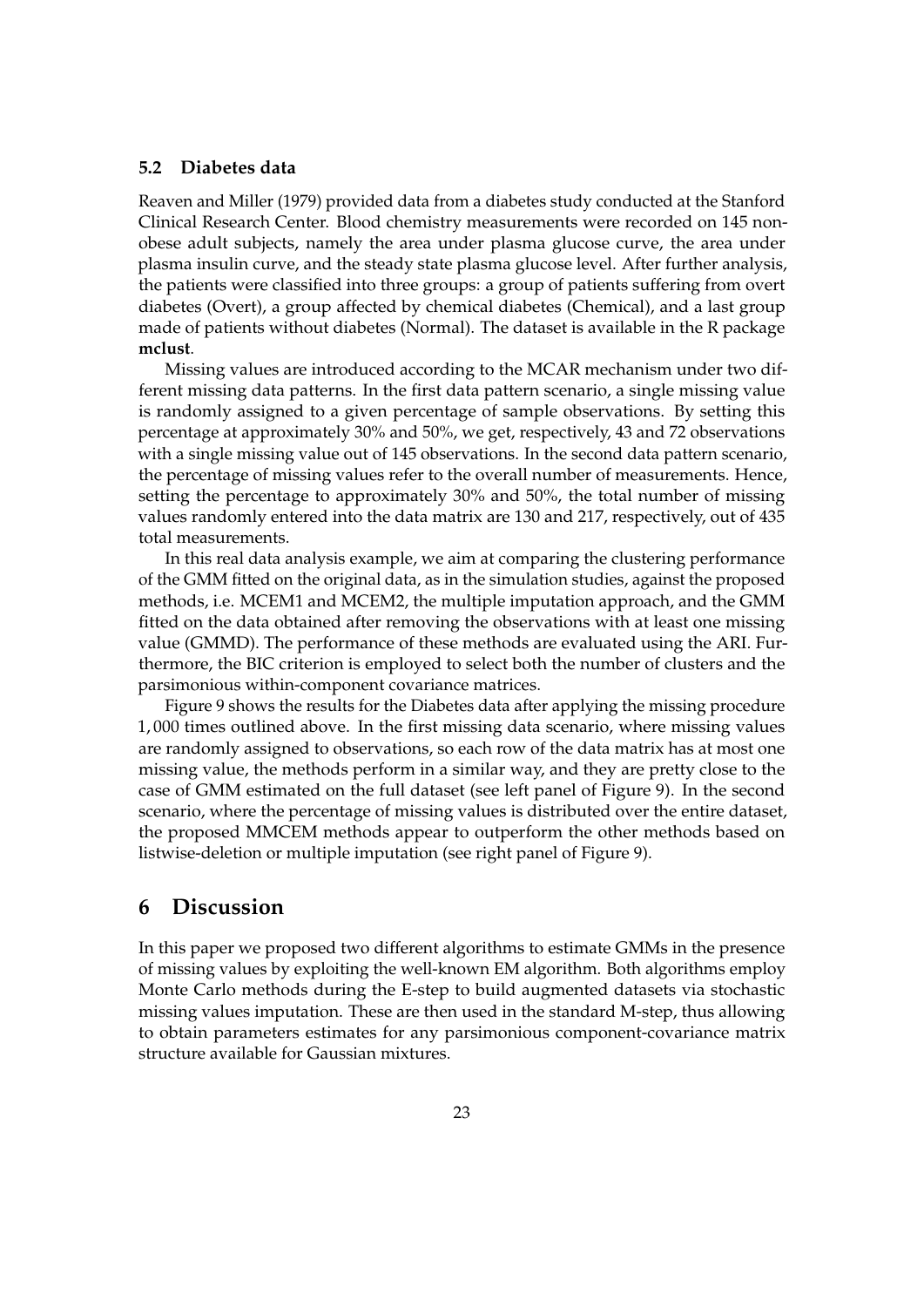<span id="page-23-2"></span>

**Figure 9:** Box-plots of ARI values for the Diabetes data with different MCAR mechanism scenarios and missing percentage (larger values are better). Both the number of mixture components and the component-covariance model are selected by BIC.

In general, the proposed methods seem to outperform the multiple imputation approach, both in terms of clustering and density estimation. The MMCEM1 and MMCEM2 algorithms are basically equivalent when the number of mixture components and the covariance structure are known. When these are unknown and, consequently, are selected by BIC, the MMCEM2 procedure provides more accurate clustering partitions and density estimates.

On the other hand, the proposed algorithms are highly demanding in terms of computational cost. For high-dimensional dataset the procedures could need a large number of iterations during the model estimation phase, because of data augmentation in the imputation step that strongly depends on the number of observations and the sample size of the MC approximation. For this reason a more efficient method could be investigated. In addition, since the proposed methods are based on the MAR and MCAR assumptions, another future development might consider MNCAR missing mechanism.

# **References**

<span id="page-23-1"></span>Banfield, J. D. and Raftery, A. E. (1993). Model-based Gaussian and non-Gaussian clustering. *Biometrics*, 49:803–821.

<span id="page-23-0"></span>Buck, S. F. (1960). A method of estimation of missing values in multivariate data suitable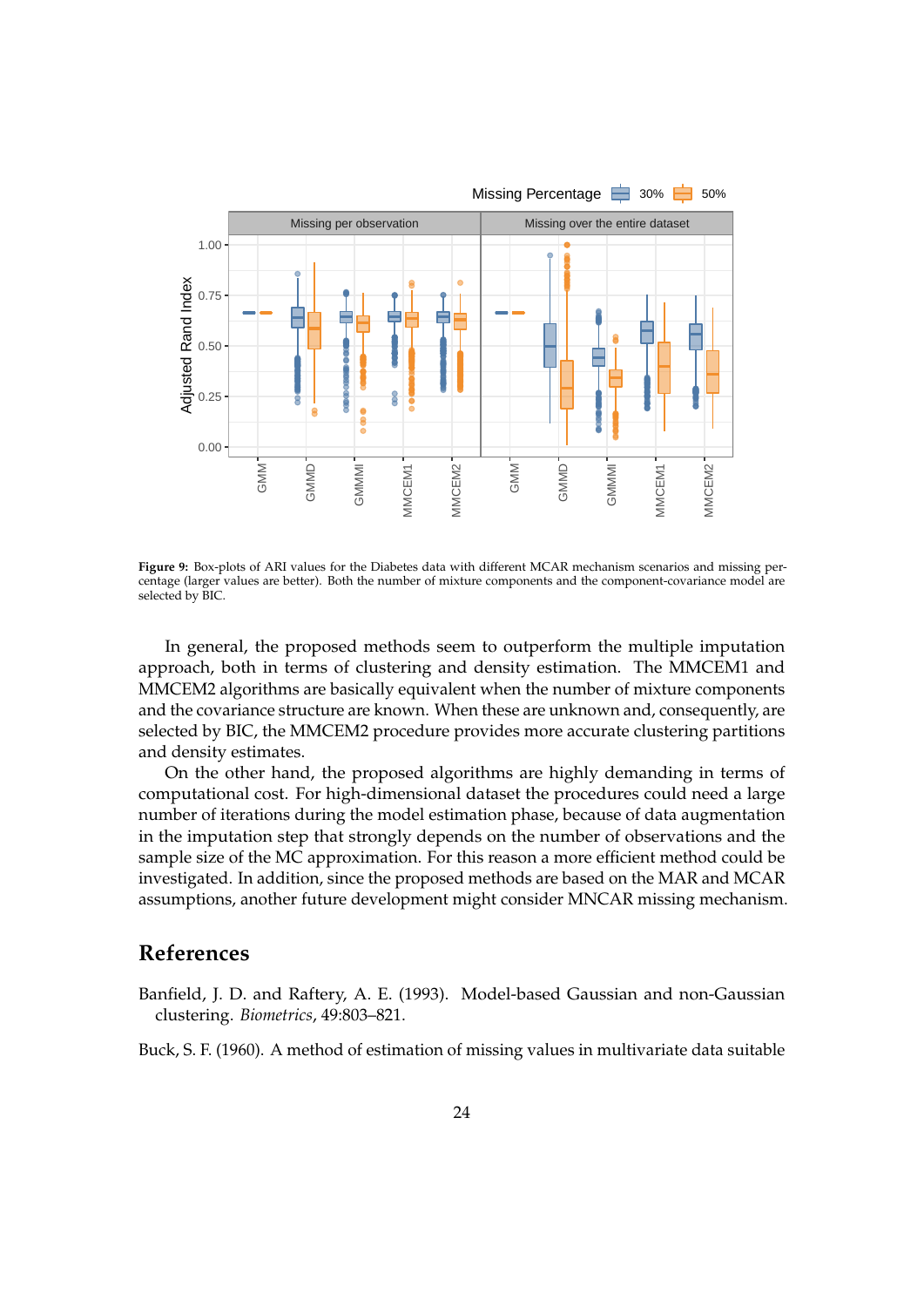for use with an electronic computer. *Journal of the Royal Statistical Society: Series B (Methodological)*, 22(2):302–306.

- <span id="page-24-5"></span>Celeux, G. and Govaert, G. (1995). Gaussian parsimonious clustering models. *Pattern recognition*, 28(5):781–793.
- <span id="page-24-2"></span>Dempster, A. P., Laird, N. M., and Rubin, D. B. (1977). Maximum likelihood from incomplete data via the EM algorithm. *Journal of the Royal Statistical Society. Series B (Methodological)*, 39:1–38.
- <span id="page-24-9"></span>Eirola, E., Lendasse, A., Vandewalle, V., and Biernacki, C. (2014). Mixture of Gaussians for distance estimation with missing data. *Neurocomputing*, 131:32–42.
- <span id="page-24-1"></span>Ford, B. L. (1983). *Incomplete Data in Sample Surveys*, chapter An overview of hot-deck procedures, pages 185–207. Academic Press, New York.
- <span id="page-24-3"></span>Fraley, C. and Raftery, A. E. (2002). Model-based clustering, discriminant analysis, and density estimation. *Journal of the American Statistical Association*, 97(458):611–631.
- <span id="page-24-6"></span>Ghahramani, Z. and Jordan, M. I. (1995). Learning from incomplete data. Technical report, AI Lab Memo No. 1509, CBCL Paper No. 108, MIT AI Lab.
- <span id="page-24-12"></span>Hershey, J. R. and Olsen, P. A. (2007). Approximating the Kullback Leibler divergence between Gaussian mixture models. In *2007 IEEE International Conference on Acoustics, Speech and Signal Processing-ICASSP'07*, volume 4, pages IV–317. IEEE.
- <span id="page-24-13"></span>Hubert, L. and Arabie, P. (1985). Comparing partitions. *Journal of Classification*, 2(1):193– 218.
- <span id="page-24-8"></span>Hunt, L. and Jorgensen, M. (2003). Mixture model clustering for mixed data with missing information. *Computational Statistics & Data Analysis*, 41(3):429–440.
- <span id="page-24-11"></span>Kullback, S. and Leibler, R. A. (1951). On information and sufficiency. *The Annals of Mathematical Statistics*, 22(1):79–86.
- <span id="page-24-0"></span>Little, R. J. and Rubin, D. B. (2002). *Statistical Analysis with Missing Data*. John Wiley & Sons, 2nd edition.
- <span id="page-24-7"></span>McLachlan, G. and Krishnan, T. (2008). *The EM Algorithm and Extensions*. John Wiley & Sons, Hoboken, New Jersey, 2nd edition.
- <span id="page-24-4"></span>McLachlan, G. and Peel, D. (2000). *Finite Mixture Models*. John Wiley & Sons, New York.
- <span id="page-24-10"></span>R Core Team (2019). *R: A Language and Environment for Statistical Computing*. R Foundation for Statistical Computing, Vienna, Austria.
- <span id="page-24-14"></span>Reaven, G. and Miller, R. (1979). An attempt to define the nature of chemical diabetes using a multidimensional analysis. *Diabetologia*, 16(1):17–24.